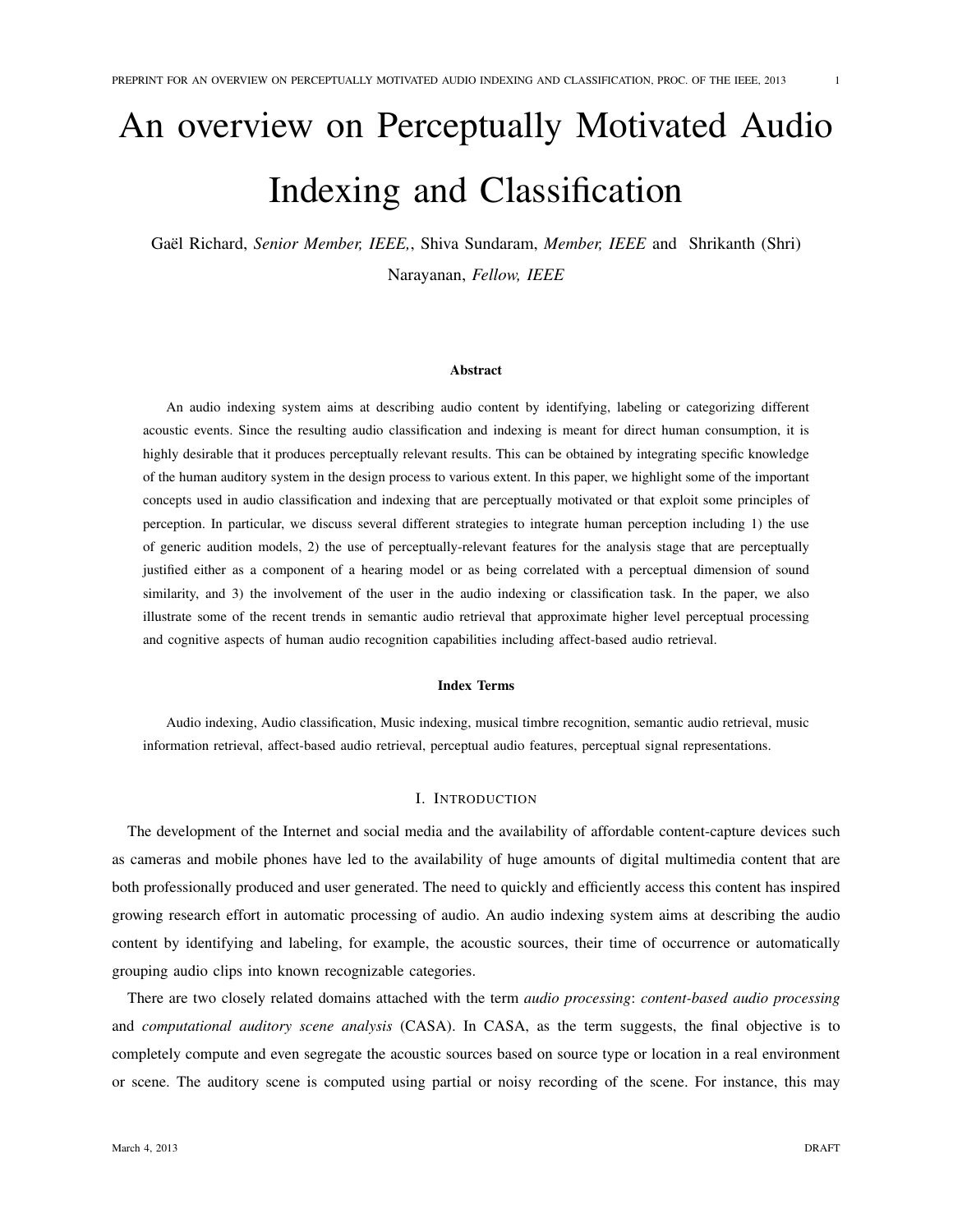

Fig. 1. Human perception and interaction in an audio classification system.

involve extracting speech emanating from a specific direction in the presence of other (noisy) sources to improve the robustness of an automatic speech recognition system.

In content-based audio processing the main objective is to automatically understand the high-level impression that an audio clip would create if a human listened to it. While like CASA, this also requires a deep understanding of perception of audio for estimating the source it also goes beyond that to understand and model the ontological organization of audio by humans. Content-based audio processing is therefore couched as a pattern recognition problem that involves automatic classification, segmentation and clustering of audio. The final objective here is to create efficient audio retrieval systems (e.g. searching Internet for similar urban sounds, ...) or Music Information Retrieval systems (e.g. searching for music songs of similar evoked emotion, . . . ). As humans are the primary end consumers of content, it is generally desirable that automatic audio content processing systems operate in a perceptually meaningful manner making *opaque* (without the sensory experience of listening) audio clips automatically more transparent to interpretation by the user.

There exist several strategies that can be combined to integrate human perception in the audio processing pipeline. First, it is known that there are complex differences between the physics of sounds and their perception by humans. A first strategy then is to exploit human perception knowledge in the audio analysis stage by means of generic audition models or through the use of perceptually-relevant features that can characterize specific aspects of the audio content (see Fig. 1).

A different strategy would be to build signal features that are correlated with perceptual test results. That means computing a low-level feature on the signal that allows one to explain a high-level perceptual dimension of sound similarity (as shown in subjective experiments) can also be defined as perceptually-motivated. As a consequence, these features may have no direct link with hearing models, however, since their perceptual relevance is justified by global similarity perception tests they often turn out to be particularly efficient features for audio indexing or similarity classification applications. In this paper, both strategies to build perceptually-motivated features will be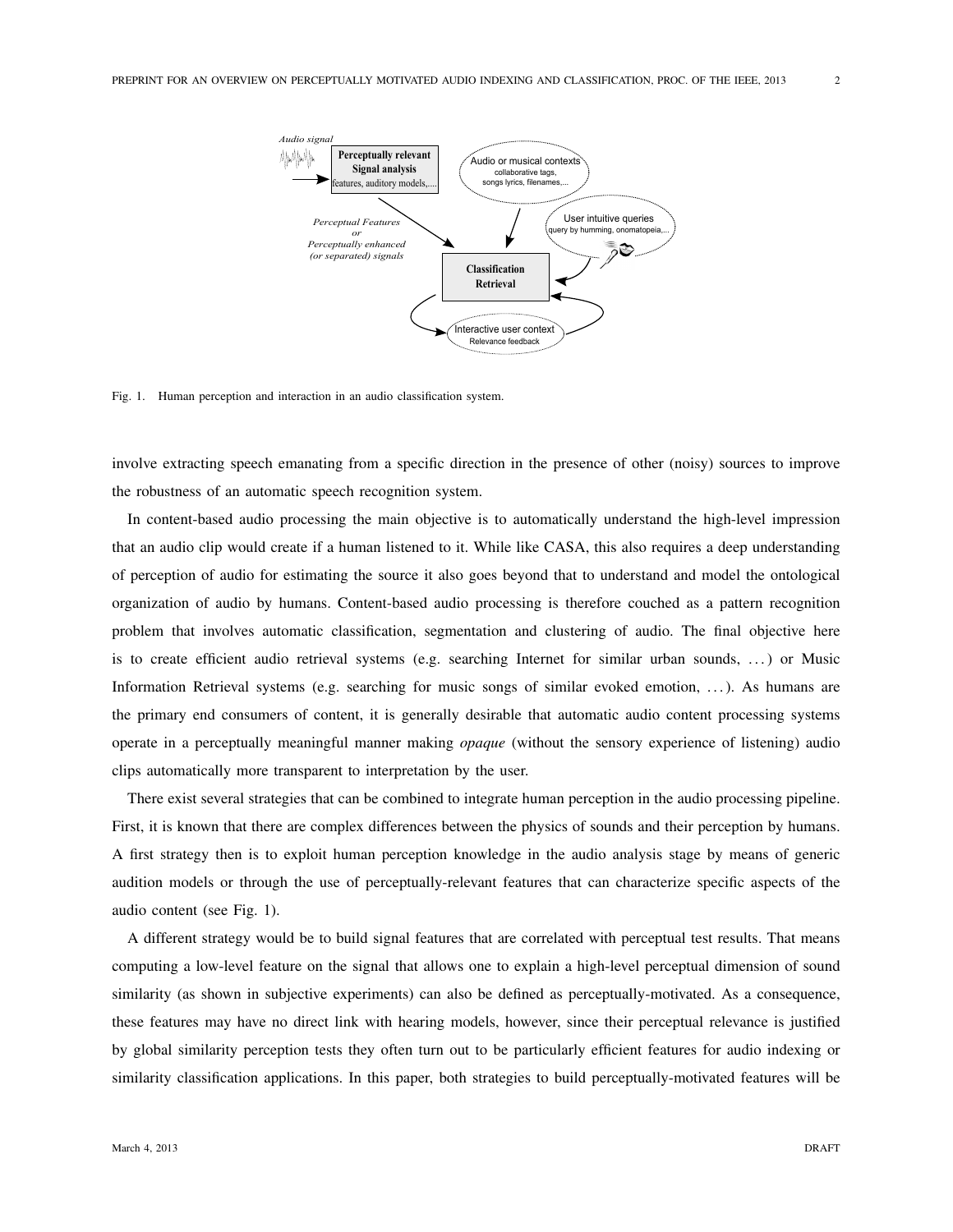discussed.

Another current research trend (especially in audio retrieval) aims at directly involving the user to better take into account, in some sense, her/his perception of the involved sound similarities and their cognitive and affective influences. One of the strategies consists of using concurrent sources of information and in particular user-generated textual meta-information (filenames, captions, or more importantly user attributed comments or labels). The involvement of the user can also be in the form of intuitive queries such as, for instance, extending traditional text labels by more elaborate queries such as those based on onomatopoeia words or on generic language-level descriptions. Finally, the user may be directly involved in the retrieval process by iteratively exploiting user feedback on the analysis or retrieval results obtained at a previous stage (in a so-called *relevance feedback* paradigm). This permits to either perceptually adapt the classifier or the feature set at each iteration while performing the task at hand.

The goal of this paper is to highlight some of the important concepts used in audio classification and indexing that are perceptually motivated or that exploit some principles of perception. The focus of the paper is more on the early auditory processing (or low level initial perceptual stages) with limited concern to the higher stages of cognition (even if the discussion on semantic and affect-based retrieval does refer to some of these higher level perceptual processing). This overview is also limited herein to general audio and music signals and will not discuss approaches specifically dedicated to speech signals (recognition, understanding, translation, . . . ); topics that are considered in greater detail in other papers in this volume.

The paper is organized as follows. In Section II, we describe some of the basic perceptually motivated signal representations that can be used as the initial stage of any audio classification system. Then, in Section III, some perceptually-relevant solutions for audio classification are discussed with examples taken from two challenging applications namely audio categories recognition and musical timbre recognition.

This section concludes with a discussion of the two alternatives between a global analysis approach (justified in cases where the audio stream is perceived as a unique stream) and a segregated approach where the audio signal is analyzed "stream by stream" after some kind of source separation (justified in cases where individual streams can be perceived separately by the user). Then in Section IV, we present a discussion on specific aspects linked to user-based audio retrieval (user query by text/labels, humming, onomatopeia,...) and affect-based classification.

Finally, we conclude the paper by outlining future directions for better integration of perceptually motivated concepts in audio indexing schemes.

#### II. PERCEPTUALLY MOTIVATED SIGNAL REPRESENTATIONS

An audio signal is the time-varying voltage at a microphone input. The voltage values are a function of pressure changes caused by an acoustic wave generated by a sound source (for e.g., the surface of a table or the mouth of a speaker). Audio signals have rich time-varying characteristics, often diverse and heterogeneous, and hence analysis techniques both in the native time domain and transform Fourier domain have been developed to capture their dynamic details.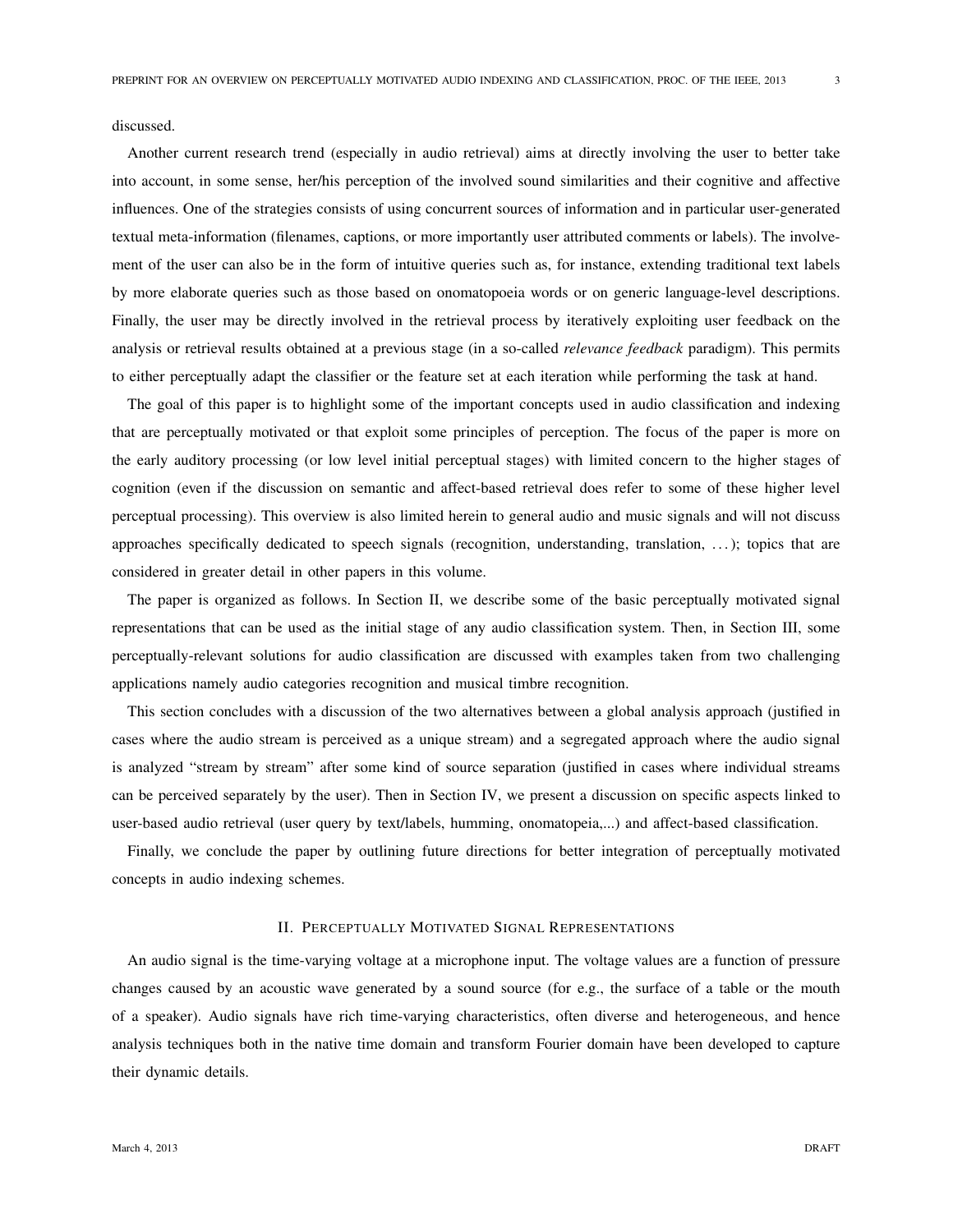

Fig. 2. A high-level overview of various transforms used to derive perceptually relevant acoustic features.

In this section, we mainly describe signal features i.e., signal transforms common in many audio processing applications. Using such transformed representations, both statistical and perceptually motivated signal features can be derived. The principles of human perception are based on quantitative results obtained by extensive subjective experiments performed in the field of psychoacoustics, as well as direct observations and modeling of the physiology of hearing in animals and humans. These principles are incorporated algorithmically by appropriate modifications to time-frequency signal representations. In the first part of this section, the basic time-frequency analysis is presented. Subsequently, specific signal measures that are popular in audio indexing and content processing tasks are also discussed. Although we are far from our end goal in having a single universally applicable solution to perceptually motivated processing of audio, there are notable commonalities in the pipeline used to model human audition (illustrated in Fig.2). Furthermore, it is important to note that the signal analysis schemes presented here are also typical in other audio applications such as audio coding or compression [1]. In compression, the objective is to derive a compact representation of audio that contains perceptually relevant information so as to allow reconstruction of the audio signal with minimum perceptual difference to the original audio signal. For audio indexing, the feature representations do not need to necessarily allow effective signal reconstruction but they are designed to robustly discriminate various acoustic sources or desired attributes.

# *A. Time-Frequency Analysis*

Due to wide variability and heterogeneity in its properties, an audio signal is generally characterized as a nonstationary random process. For example, a spoken word utterance such as *soup* is a sequence of smaller voiced (the medial vowel /u/ in the example) and unvoiced segments (the noise-like word initial fricative /s/ and the transient word-final /p/) that have distinct statistical signal properties. Similarly, an audio recording of a street scene can include vehicle sounds, sirens, human speech, footsteps, music and animal/bird sounds, leading to a complexly composed signal. To simplify analysis, audio is assumed to be comprised of different stationary processes of short duration that are indexed together on the same time line. For this reason, analysis or feature transformation is carried out on a shorter frame-by-frame basis; the discrete Fourier transform (DFT) is applied to a single frame of audio that is few tens of milliseconds long and subsequently the frame is then shifted by few tens of milliseconds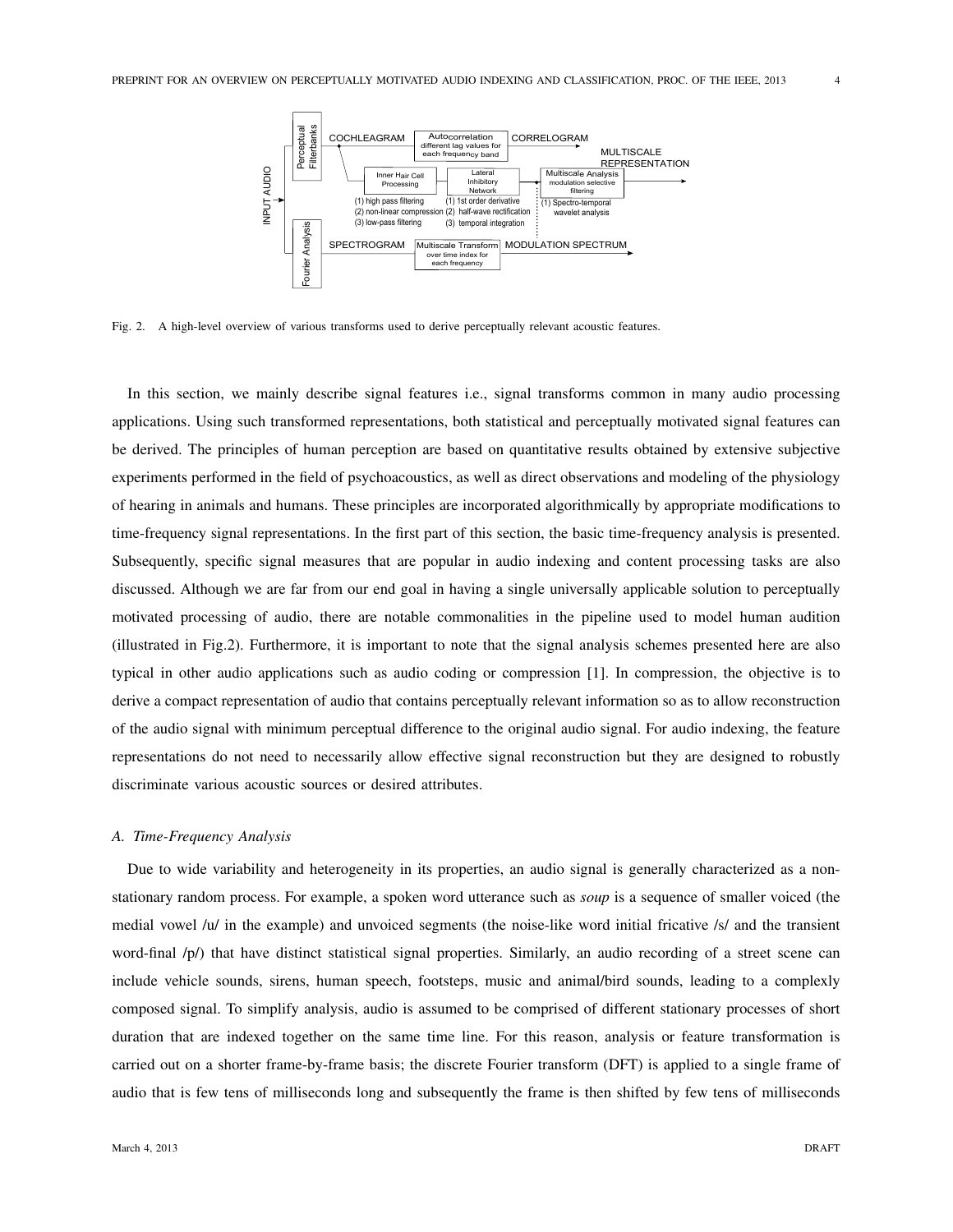and the analysis is repeated again. This analysis scheme allows the processing system to access the local time and frequency components as a sequence of signal measures (multidimensional frequency measures) that extract local properties of the audio signal.

It is important to note that the DFT analyses the signal in a linear frequency scale. with variable resolution. In the low and mid frequencies (up to  $\approx 1$  kHz) frequency components are grouped more evenly whereas in the higher frequencies, the bands have larger frequency spread leading to fewer bands covering a larger part of the auditory spectrum. As discussed in the next subsection, this aspect of non uniform analysis is typically implemented as a filter bank, i.e., a bank of band pass filters with different center frequencies and width that measure the collective energy output of their respective frequency components.

#### *B. Cochleagram*

Extensive noise masking experiments in the field of psychoacoustics have shown that the auditory system, in particular the cochlea in the inner ear acts as a bank of overlapping band pass filters (the reader is referred to the chapter 2 in the book by Moore [2] for details). The center frequency of the filters follows a log scale and the bandwidth of these filters (the *critical bands*) are narrow for low frequencies and significantly wider at higher frequencies. Interestingly, this allows for higher time resolution for high-frequency components and high frequency resolution for low-frequency components. Signals that are present within a critical band have been known to activate the same region in the basilar membrane in the cochlea [2]. Furthermore, it has also been determined that perceived intensity of noise signals' spread within a critical band remains constant and the loudness perception increases as the energy is spread to the neighboring bands [1], [2]. Using these empirical principles, perceptually motivated signal measure computations begin by collecting the magnitude of frequency components within a critical bank of an imposed *auditory filter bank*. This results in analysis of the time domain audio signal in to individual frequency components that have tonotopic correspondence to processing in the basilar membrane in the cochlea. Specifically, the center frequency and the bandwidth of such an auditory filter bank follow a *bark* frequency scale [3] where the auditory spectrum is divided in to 24 overlapping band pass filters<sup>1</sup>. Another scale that is based on the relationship of pitch sensation and frequency is the *mel* scale [3], [4]. Like the bark scale, the mel scale is also based on subjective experiments; in most signal processing implementations, the mel scale is designed to be approximately linear up to 1 kHz and logarithmic above that [5].

There are a handful of popular schemes for implementing the filter bank analysis model of the cochlea. These include using Gammatone filters [6]–[8], the cascade/parallel filter bank model originally proposed by Lyon [9] or those that simply impose band-pass filtering to the DFT [10]. As this approach models the frequency selectivity of the cochlea, the resulting time-frequency output of the filterbanks is referred to as a *cochleagram*. It mainly models the mechanical frequency response of the basilar membrane.

<sup>1</sup>It is important to note that the time-frequency analysis using DFT by FFT typically results in 512 or 1024 frequency components per frame of audio. Filter bank analysis leads to 24 components.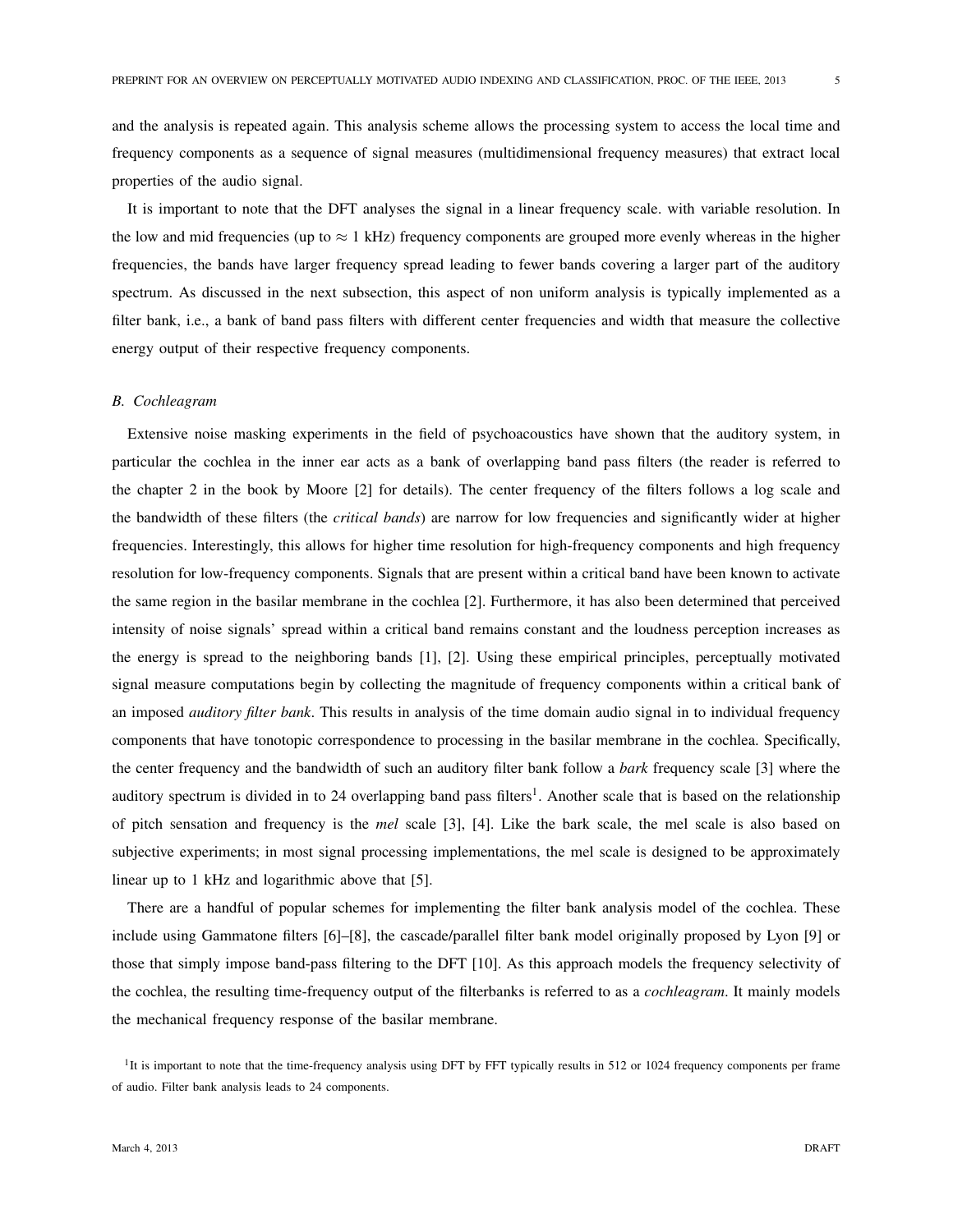# *C. Correlogram*

The filterbank analysis or the modulation representation performs coarse analysis of the frequency spectrum and actually smooths over finer pitch structure evident in the firing activity of the auditory nerve. Using the autocorrelation between the different time domain outputs of the filterbank, a *correlogram* can be used to model the perception of the fundamental frequency  $(F0)^2$ . This results in a *lag-frequency* map of a windowed audio segment that also extracts the higher order harmonics present in the signal. A typical approach to extract the information regarding the fundamental and higher order harmonics is by summing the normalized outputs across various frequencies of analysis. A comprehensive treatment of correlogram and its application in audio segmentation and source separation can be found in the book by Wang and Brown [11].

#### *D. Modulation Spectrum*

While the above time-frequency schemes are based on directly measuring the local time energies at the outputs of the filter banks, it is also possible to extract long duration variations in the signal by applying another transform independently on each frequency component along the time axis. The second transform can be performed at different scales to represent the audio segment at different temporal resolution while maintaining the frequency resolution [12]. Furthermore, features for indexing or classification can be extracted by retaining only the non-zero low frequency *modulation* components [13]. Such modulation spectrum based features are perceptually relevant as the low frequency modulation components are important for signal intelligibility and can retain slow changing information such as phonemic or syllabic structure of speech [12], [13]. It has also been shown that the auditory system is sensitive to modulations of signals in addition to the spectral frequency. Psychoacoustic evidence can be found that support the use of features that extract modulation frequencies [14]. Modulation features have been well studied in speech processing [15], [16], audio identification/retrieval [13] and problems in music information retrieval such as genre classification [17].

# *E. Multiscale Representations*

All the representations discussed above illustrate the sensory processes of the early auditory system. More advanced signal measures that model the central stages of the auditory system leading to a multi-scale timefrequency representation have also been explored by Yang et al. [18] and Mesgarani et al. [19]. After the cochlear processing stages (the analysis in the cochleagram), the transduction (i.e., the conversion of mechanical frequency responses in the basilar membrane to firing activity in the auditory nerve) is modeled as a series of transforms that functionally model the processing in the inner hair cells [18], [19] followed by a first order time derivative of the spatial (frequency) axis in the cochlea. Finally, a halfwave rectification and an integrator is applied to model the lateral inhibitory network (LIN) found in the auditory system. The LIN processing is also present in the vision

<sup>2</sup>The term pitch is related to perception of harmonics whereas the fundamental frequency (F0) is the frequency at which a physical source vibrates.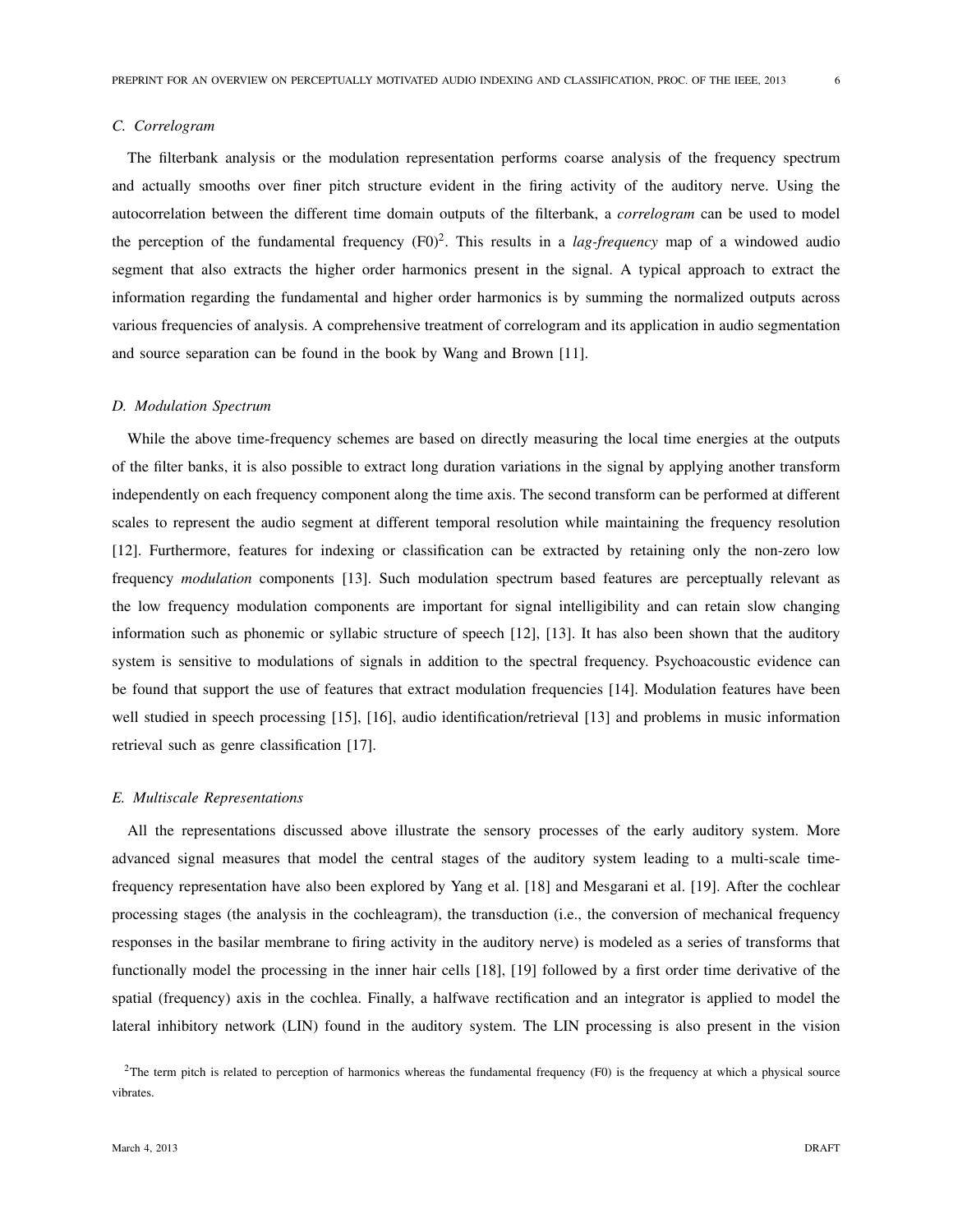system where it highlights regions of fast variations in an image. Along this vein, in the auditory nerve, LIN processing has shown to highlight perceptually relevant features [18]. The additional processing in the LIN also includes the envelope (or modulation) information similar to modulation spectrum discussed in Section II-D.

Further processing by wavelet-like analysis using a two dimensional Gabor function that results in a multiscale cortical representation has been shown to perform well in speech/ non-speech discrimination [19] and perceptually close noise classification [20]. The *auditory attention model* approach by Kalinli et al. [21] adopts the visual attention model by Siagian et al. [22] to select a subset of salient acoustic events within an audio clip. This is obtained by mapping the time-frequency spectrogram of an audio signal (taken to be the *scene*) into a multi-scale representation using receptive filters that model intensity, frequency contrast, temporal contrast and orientation maps in the central auditory system.

The number of analysis components in the cortical representation is fairly large and redundant in comparison to the "feature" dimensions of say a cochleagram. To make machine learning tractable on these features and reduce redundancy, dimension reduction techniques are used to map the features to a lower dimensional representation. In Mesgarani et al. [19] the authors use tensor decomposition to obtain a lower dimensional feature set. In Kalinli et al. [21], a summary of the intensity, feature contrast etc. maps is first derived by averaging. Subsequently, the mean vectors are augmented together and a lower dimensional vector is derived by principal component analysis resulting in the *gist* of the input time-frequency acoustic scene. The gist extraction essentially models the pre-attentive process that guides the higher cognitive processing (typically implemented as task-dependent pattern recognition algorithm) to salient parts of the scene that stand out [21], [22].

The auditory signal representations presented above can be directly used to extract perceptually-relevant audio features or as an element of more sophisticated operations. A number of physical factors such as extraneous sounds (noise), early and late reflections due to surrounding walls or windows affect the purity and perception of sounds captured by the microphone. These in turn change the spectral and temporal spread of an acoustic source. The general idea in audio indexing and classification task or computational auditory scene analysis is to precisely identify, segment or separate predefined acoustic sources in spite of these variabilities. The complexity of information extraction depends on the levels of, and how closely the auditory stages are being modeled. As discussed in sections III and IV, successful experiments in speech and audio classification tasks have consistently confirmed the motivation for using perceptually motivated spectral features that predominantly model the processes in the early stages of the auditory system.

## III. PERCEPTUALLY MOTIVATED AUDIO CLASSIFICATION

In this section, we first describe audio processing in general terms and present a classical scheme for building an audio classification system. Then, to illustrate the relevance of perception for audio indexing and classification, we will focus on two applications namely *audio sound categories recognition* and *music timbre recognition*. Finally, following results on the perception of individual audio sources in an audio scene, we discuss the two alternative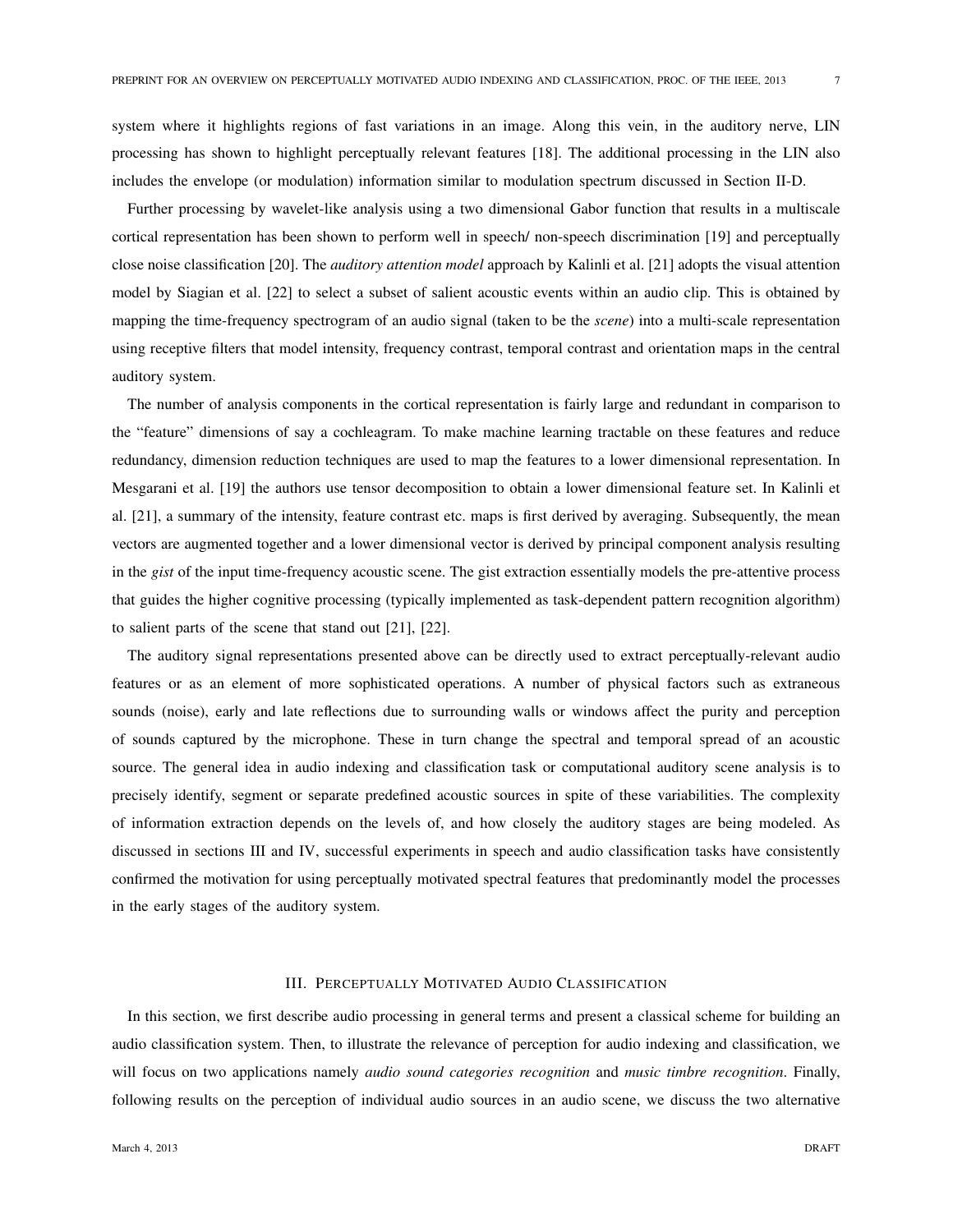

Fig. 3. General scheme for an audio classification system

strategies for audio and music classification that consider processing the signal either globally or as a mixture of sources that can be separated from the original signal.

# *A. General Scheme*

The perception and interpretation of daily sounds (including music) involve very complex and yet largely unexplained processes in our auditory system. A complex acoustic scene can be, for example, described in terms of their elementary constituents, namely the sound sources (their nature and position in space, their semantic meaning if any) and the acoustical environment where the scene takes place (concert hall, small room, outdoors, etc ). However, the perception or interpretation of an audio stream goes far beyond and involves a large number of aspects such as personal experience, knowledge and memory, social position or lifestyle [23], [24]. For example, numerous high level concepts are at the heart of music perception including instrumentation, melody, rhythm or harmony<sup>3</sup>. While most automatic processing systems already consider simple models of the human auditory system, significant gains in human-like processing have been achieved by considering intuitive applications combined with sophisticated pattern recognition algorithms.

The most widespread approaches for recognizing audio categories or classes rely on a rather classic pattern classification scheme which includes two major components: A feature extraction module and a classification or decision module (see Fig. 3).

For audio, designing appropriate features for a specific classification task is largely informed guess work. In many cases, the feature sets may be of very large dimensions ( $\approx 10^{2-3}$  for example for the multi-scale feature sets discussed in section II-E). To make the concomitant pattern classifiers trainable, dimension reduction techniques such as principal component analysis (PCA) or linear discrimination analysis (LDA) are subsequently applied.

<sup>3</sup> *Instrumentation* refers to the musical instruments used in a given musical piece; *Melody* refers to the main musical line, for example the musical part sung by a lead singer; *Rhythm* encompasses a number of aspects related to the relative length and accentuation of the successive musical notes; and *Harmony* refers to the organisation of music in chords which are built from simultaneously sounding notes. More precise and detailed definitions may be found in many references including [25].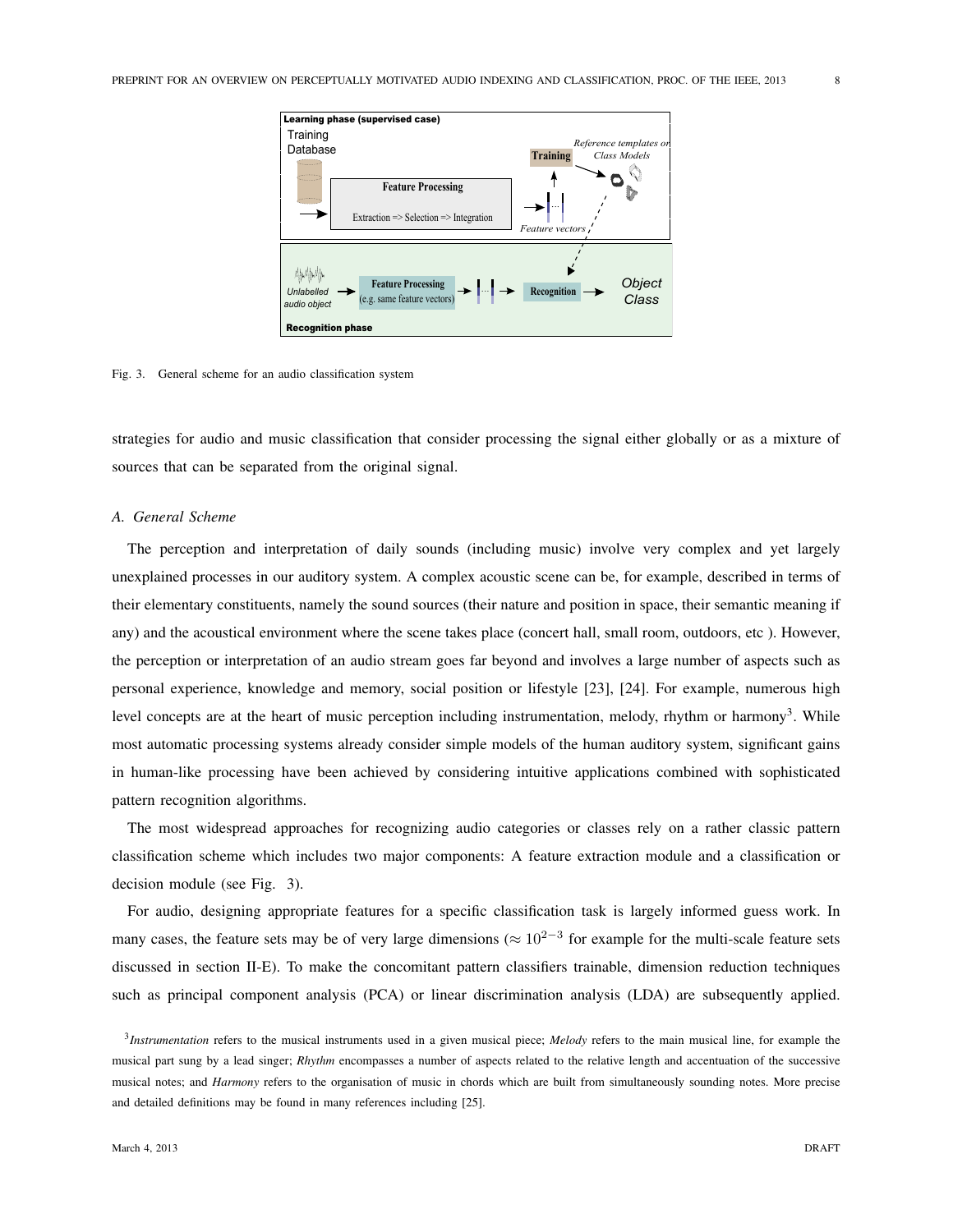Another strategy is to rely on *feature selection* techniques which permit to obtain a reduced set of efficient features for the classification task at hand [26]–[28]. In some other cases, feature integration process can be further adopted to find a set of features that perform best [29].

Many studies aim at integrating perception principles directly in the design of acoustic features. Such features, called *perceptual features*, are either built

- 1) by including knowledge of the human ear in their design;
- 2) or by selecting signal characteristics that are best correlated with perception tests.

In the first case, the perceptual features can be directly computed from a generic audition model (see section II). For example, they can be directly obtained from perceptually-motivated filter banks such as filter banks on bark scales, Gammatone filter banks, Constant-Q transforms (see [30]–[32]), or from multi-scale or muti-linear representations (see [19], [33]). However, in many studies, the features are built by only using some concepts of perception and do not explicitly rely on a generic audition model. Since the generic audition models were already discussed in section II, this section will mostly focus on this latter design strategy.

In the second case, the objective is to find features which are correlated with perceptual judgment of similarity and dissimilarity of a set of sounds. Although such features do not model human audition directly, they are particularly interesting for perceptually-based indexing and classification tasks.

Concomitantly, perception principles from higher stages of cognition can also be integrated in the classification and decision modules. This is not further discussed herein, but for example, Neural networks, and more recently Bayesian networks and Hierarchical Temporal Models aim to represent the complex and hierarchical processing of information in the brain [34], [35].

# *B. Audio Categories Recognition*

In this section, we highlight the use of some perceptually-motivated audio features using examples of distinct audio recognition problems.

A significant number of features used for audio categories recognition are signal driven and statistical. However, features such as spectral roll-off, spectral centroid and spectral flux carry perceptual significance [36]. Spectral centroid, for instance, has been shown to be directly linked to one of the important dimensions of sound similarity perception (see section III-C for additional details on musical instrument sounds). Other interesting features related to perception proposed by Scheirer et al. [37] includes the 4 Hz modulation energy features (using Mel scale filter banks). The 4 Hz modulation frequency is known to reflect the syllabic rate of speech [13].

However, the most common signal features that have consistently shown good performance are the Mel-frequency Cepstral Coefficients (MFCCs). MFCCs<sup>4</sup> were initially introduced for speech recognition [10] and characterize the

<sup>4</sup>Starting from the output of an auditory filter bank that uses a set of triangular filters designed on the mel scale, MFCC features are extracted by taking the logarithm of the magnitude square of the filter banks outputs and by applying a subsequent transformation such as the Discrete Cosine Transform (DCT). The DCT essentially gives a set of real-valued components that capture various local statistics of the filter bank outputs.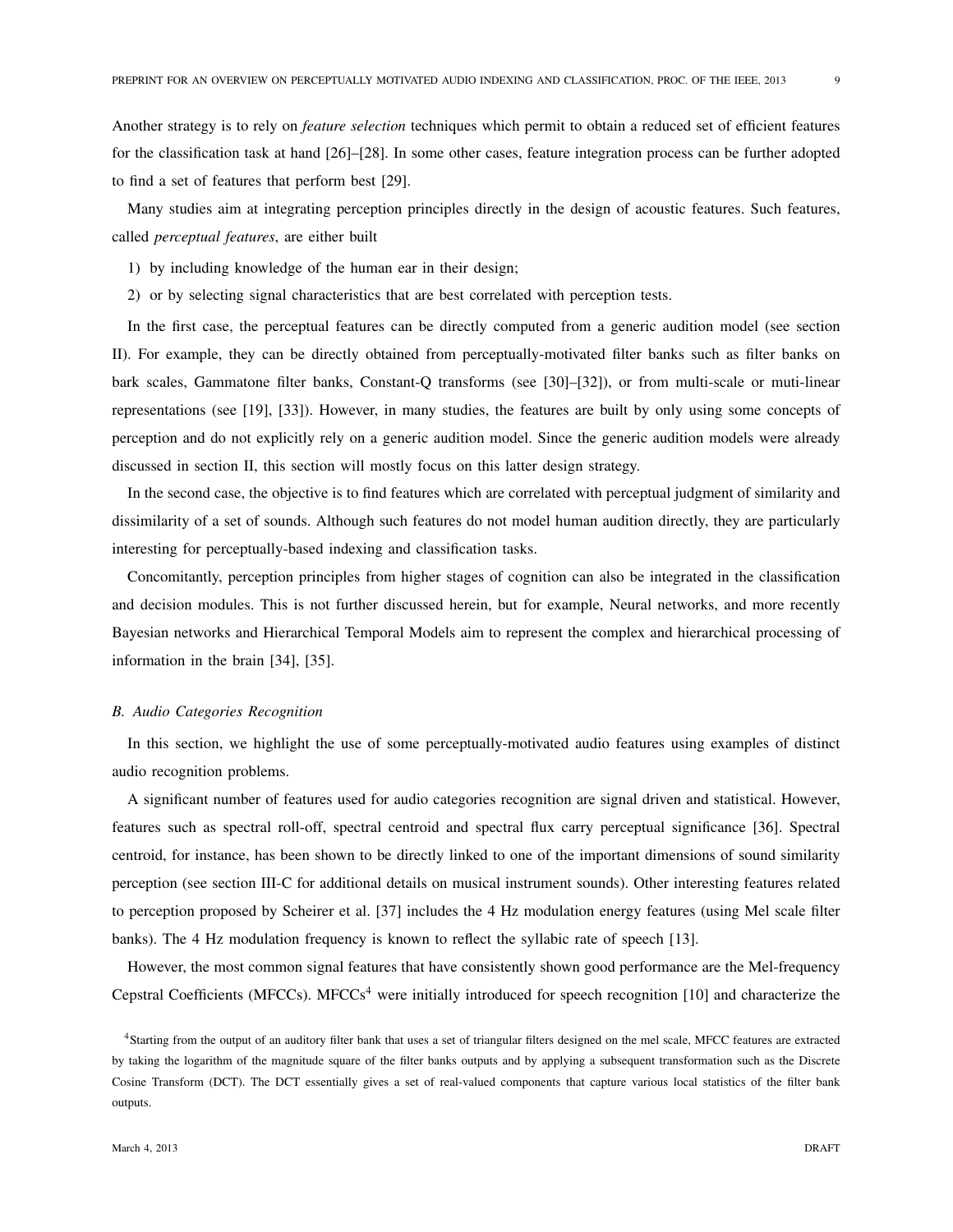filter part (i.e, the resonances and anti-resonances of the vocal and nasal tracts) of the underlying source-filter model of speech production [38]. But MFCCs are often classified as perceptual features because they integrate certain aspects of perception. Indeed, the magnitude square of the filter bank outputs represent the instantaneous signal energy in a given band, and combined with the logarithm compression, these two transformations crudely approximate the processing in the inner hair cells in the cochlea. The use of MFCCs for music signals is further discussed in section III-C.

Other features, such as those obtained from cortical representations (see section II-E) have also been used with success by Mesgarani et al. [19]. Here the authors describe a system for discriminating speech from a variety of non-speech sounds of animal vocalizations, environmental sounds, and even music, and showed that the cortical representations are more robust than simpler signal-level features.

Speech/non-speech discrimination is one significant example where we seek to isolate components (mainly speech) from an audio stream [19], [37], [39]–[42]. However, audio classification systems can easily deal with a significantly larger number of acoustic categories. Notable examples include [43] and [44]. Here the audio processing systems are trained on categories such as *animals, bells, crowds, female, laughter, machines, male voices, percussion instruments, telephone, water* sounds etc. The main assumption here is that acoustic sources in an audio clip are homogeneous and therefore the content belongs to only one of the pre-defined categories. Nevertheless, they serve as a proof of efficacy of various perceptually motivated signal features [36].

An extension of this scheme considers structured categories, organised in a meaningful hierarchy from a perceptual or cognitive point of view (for example a meta category "urban sounds" that contains "car engine noise", "car horn" or "train passing" as basic categories). In a broader perspective, the acoustic sources belonging to different scenes (e.g. a train station or a park) can be assumed to be different. This allows the audio processing system to recognize *context* instead of the individual acoustic sources [45]–[48]. These aspects will be further discussed in section III-D.

### *C. Musical Timbre Recognition*

To better understand the perception of music, numerous studies have focused on isolated sounds with an objective to highlight a few major characteristics that will permit to link the perceptual properties of sounds with their physical properties as measured by traditional instrumentation. This has permitted over the years to define basic dimensions of sounds amongst which Loudness, Pitch and Timbre are undoubtedly the most important for isolated sounds (see for example [23], [49]–[54]).

a) Timbre: Timbre, is a rather (computationally) elusive concept despite the numerous existing definitions<sup>5</sup>. Reference to the standard definition by ANSI *"Timbre is that attribute of auditory sensation in terms of which a listener can judge that two sounds similarly presented and having the same loudness and pitch are dissimilar"* also reveals the difficulty of the problem since it is only described as what it is not [54], [55]. This difficulty of defining timbre is largely attributed to its multidimensional nature. Not surprisingly, numerous studies have

<sup>5</sup>http://acousticslab.org/psychoacoustics/PMFiles/Timbre.htm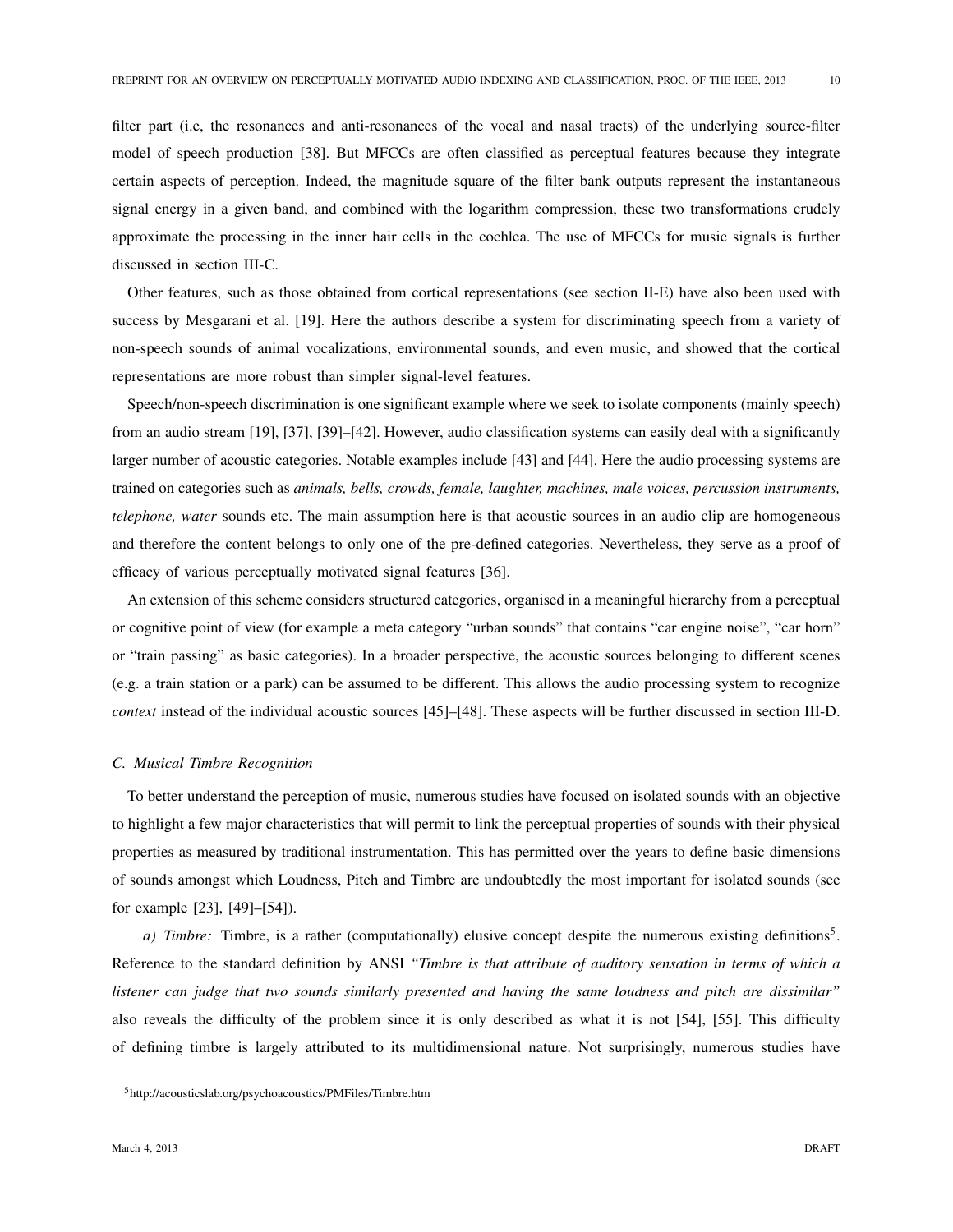concentrated on finding meaningful timbre spaces [56]–[59] that would provide a geometrical representation of the perceived similarity of the tested sounds. Most studies have obtained such timbre spaces by means of Multi Dimensional Scaling (MDS) [56], [60] and have permitted to highlight perceptually meaningful acoustical features. The results of these studies are not fully consistent due to a number of limitations concerning the sounds stimuli and experimental protocol, but it can still be argued that a number of features obtained within these studies do explain perceptual dimensions of timbre and have been successfully used in automatic instrument timbre recognition experiments. Since most of these studies have considered monophonic stimuli, some of the obtained features are not meaningful for more complex audio sounds composed of multiple sound sources and it will be important to increase the research effort on polyphonic timbre to better understand the perception of such complex signals [59]. Nevertheless, numerous features have been proposed for analysing polyphonic music, especially for music genre or music emotion analysis (see for example [61]–[63]).

We further discuss below common audio features that have already been used in automatic timbre recognition system with a specific focus on perceptual features.

*b)* Timbre features: The most widespread approaches for recognizing monophonic or polyphonic timbre (in music follow the general scheme provided in Fig. 3. As far as the features are concerned, MFCCs remain very popular for monophonic timbre recognition studies [32], [64], [65], and surprisingly also for polyphonic timbre recognition [31], [59], [66]. This is surprising since the initial design of MFCC was inspired by speech recognition. Notably, in music, the pitch range is much wider than in speech, and for high pitches the deconvolution property of MFCCs does not hold anymore. The consequence is that they are usually quite dependent on the pitch values as shown for example by Mesaros et al. in [67]. Their use in music signal processing is therefore not well justified but it seems that their capacity of MFCCs to capture "global" spectral envelope properties is the main reason of their success in such studies. Another deficiency for polyphonic music is that this global characterization prevents MFCCs to describe localised time-frequency information and in that sense they fail to model well-known masking properties of the ear. Numerous authors have confirmed that these features are not sufficient for describing the polyphonic timbre justifying the use of other, more specific, features. Alluri and Toiviainen [59] recently argued that they are indeed not highly correlated with any of the perceptual dimensions of polyphonic timbre despite their widespread use as predictors of perceived similarity of timbre.

Many of the acoustical features drawn from numerous studies on monophonic timbre perception proposed for automatic timbre recognition may not be easily used for polyphonic timbre recognition. This is the case for example of the Log-Attack time, the spectral harmonic structure, attack synchrony and spectral irregularity which are all linked to perceptual dimensions of timbre (see for example [30], [68], [69] for extended lists of features with their detailed description).

For complex or polyphonic audio signals, most of the above features are not suitable. The problem itself is even less well defined than for monophonic sounds and also depends on the complexity and nature of the audio scene. Similarly, to audio categories recognition, many studies consider that global features (e.g, features computed on the complex polyphonic music signal) are sufficient to recognize the polyphonic timbre, even if the timbre is usually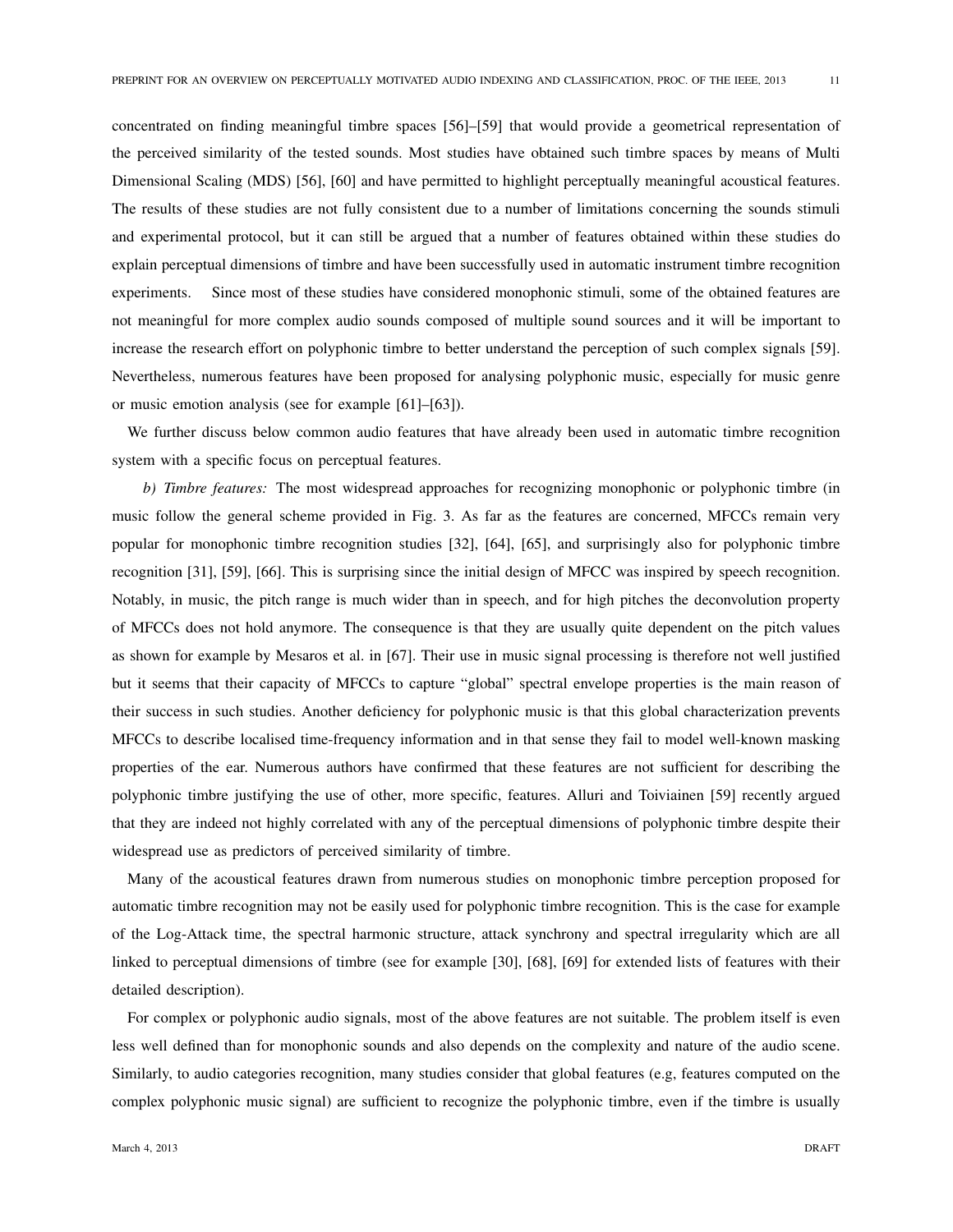assumed to be built as an agglomerate of individual sound entities [70]. This aspect will be further discussed in the following section.

## *D. Global versus Separation-based Processing*

When listening to a complex audio scene, humans tend to identify separate streams, or in other words to separate the different sound sources that they can then identify. However, in other situations the sound sources will tend to blend and therefore be perceived as a single complex audio category (or equivalently "polyphonic timbre" for music signals). This property is obviously largely used by composers (and especially in classical or electroacoustic music) to either let the listener perceive the global sound or the addition of separate sound objects [71], [72].

Most of the methods discussed above follow this so-called *global approach* but using simple categories of comparable semantic level. An alternative scalable scheme that targets wider applications is by organizing clips and audio categories in a meaningful hierarchy. In Zhang et al. [73], the authors present a system of hierarchical categories such as silence portions and portions with and without music components. The approach by Liu et al. [74] also uses a similar hierarchical scheme by grouping sources into speech, music or environmental sounds. In such a scheme, a given segment is first labeled as speech or non-speech. Then, speech segments are analysed to detect speaker changes while non-speech segments are further classified as music, environment sound or silence.

Another example in music is provided by [66] where musical instruments and group of instruments are organised in an hierarchical taxonomy that is automatically obtained from the training data. Obtained categories for jazz quartet music include for example a blend class describing combined sounds from bass, drum and a wind instrument or "pure" classes involving sounds from a single instrument.

If global approaches remain very popular in the literature, it is in many cases perceptually relevant to follow an alternative strategy where the individual sources or streams are first isolated and identified in a subsequent stage.

The source separation principles involved may be rather rudimentary in comparison to traditional CASA-based approaches. In this case, they do not aim at precisely recovering the different sources but rather aim at enhancing parts of the involved sources to help the subsequent stages of the classification engine. The most illustrative example of this is the use of (perceptual) filterbanks which can approximately separate sources that are well localised in frequency. Another example is the so-called Harmonic/noise decomposition [75], [76] which performs a rough separation of the analysed signal into a tonal component (i.e., sum of periodic sub-content) and an aperiodic component which then captures the stationary and impulsive noises such as sound attacks, door slam, gun shots etc.

However, a number of studies have investigated more sophisticated source separation principles to retrieve the individual streams especially for recognising predominant sources (see [77] for singing voice extraction, [78], [79] for music instrument recognition, [31] for monophonic source detection in complex audio streams, [80], [81] for Drum extraction or [82] for sound events detection).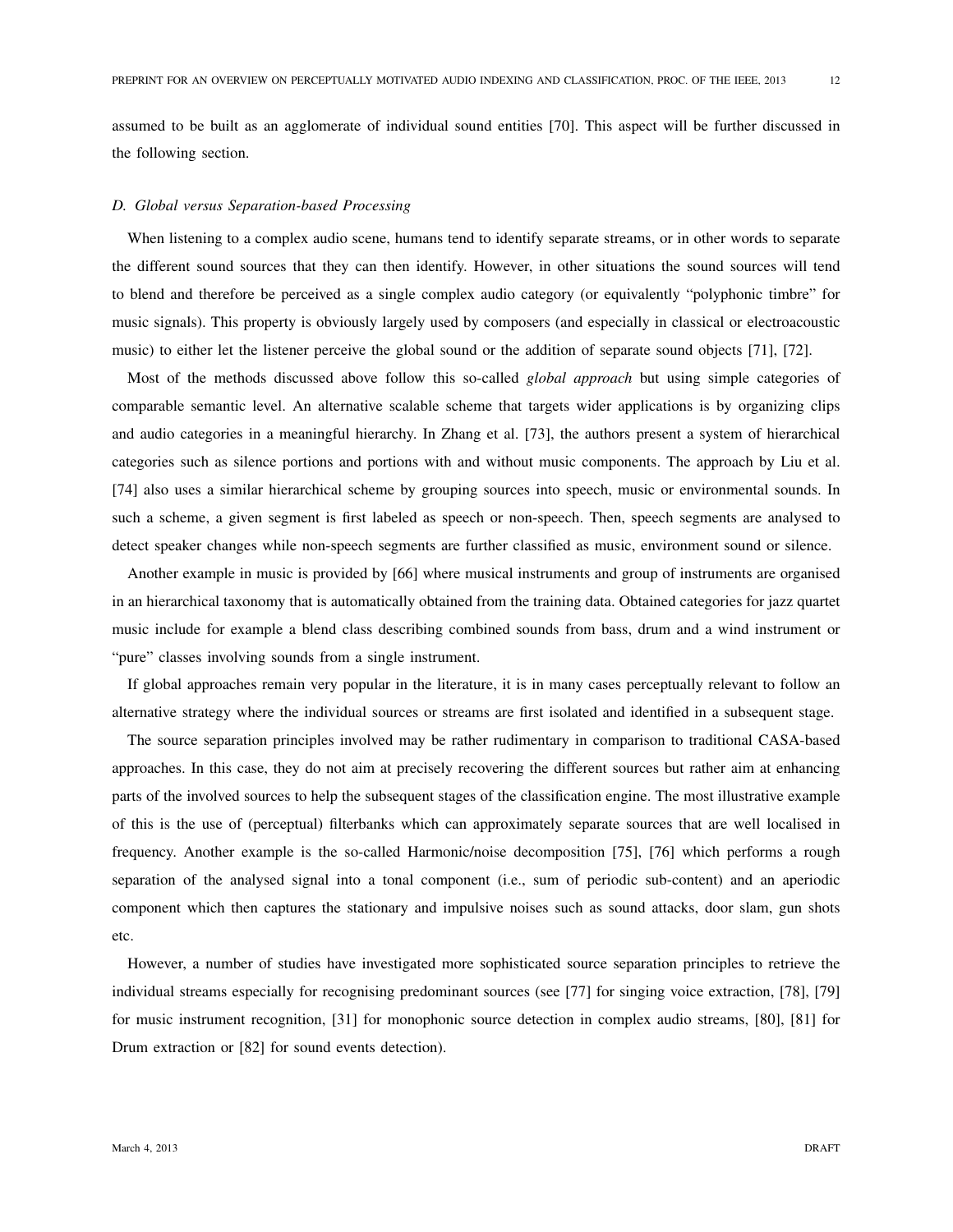# IV. SEMANTIC AND AFFECT-BASED RETRIEVAL

The previous sections described audio and music classification systems which can be used as core technologies for audio retrieval applications (e.g. searching Internet for similar water sounds) and Music Information Retrieval applications (e.g. searching music sounds of similar timbral characteristics, similar evoked emotion). To illustrate other recent trends in audio and music classification retrieval that align with higher level perceptual processing and cognitive aspects of human audio recognition capabilities, general problems in semantic audio retrieval are discussed in this section with a specific focus on affect-based retrieval. Note though, that even if it is not detailed in this section, systems discussed herein also exploit perceptually motivated acoustic features in their processing stages as those described in section II or those given in table I.

## *A. Semantic Audio Retrieval*

Current trends in audio research (especially in audio retrieval) aims at directly involving the user to better take into account, in some sense, his/her perception of the involved sounds similarity. For example, it is possible to involve the user in an iterative recognition process (in a so-called relevance feedback paradigm). This permits to either perceptually adapt the classifier or the feature set at each iteration while performing the task at hand and improving results to the query [83]–[88].

A further level of sophistication is semantic audio retrieval where the content processing system is able to retrieve audio clips by approximate language-level descriptions which can be seen as a generalization of direct categorization by labeling discussed earlier. Furthermore, semantic context and affective factors for retrieval have also been considered. In most cases, the problem is to map a long audio clip of heterogenous sound sources to a single context or language-level label. This is generally achieved by empirical time integration of acoustic features obtained from short duration of audio segments that are a few milliseconds long or by observing longer term repeating patterns that can serve as both parametric or non-parametric acoustic model of the context or label.

Semantic Audio Retrieval attempts to model the largely unknown cognitive aspects of human auditory capabilities. Notable examples of methods that deal with semantic descriptions, and not just category labels of audio retrieval include the systems described by Slaney [89] and Barrington et al. [90]. These methods present a probabilistic approach to modeling the signal features of unstructured audio clips directly with terms in the text description instead of explicit classes or categories. Slaney [89] proposed an improvement on the direct labeling scheme by creating a mapping from each node of a hierarchical model in the abstract semantic space to the acoustic signal feature space. The nodes in the hierarchical model (represented probabilistically as words) are mapped onto their corresponding acoustic models. Barrington et al. [90], describe a similar approach of modeling features with text labels in the captions. As with many others, both techiques use MFCCs as their acoustic feature. Furthermore, longer duration information is incorporated by either stacking the short-term features together [89] or by using first and second order derivatives of the feature sets. By integrating temporal information, such techniques allow for discrimination based on both spectral content and temporal patterns of audio. This has been empirically found to be beneficial to the overall classsification or retrieval performance. Another line of research in semantic audio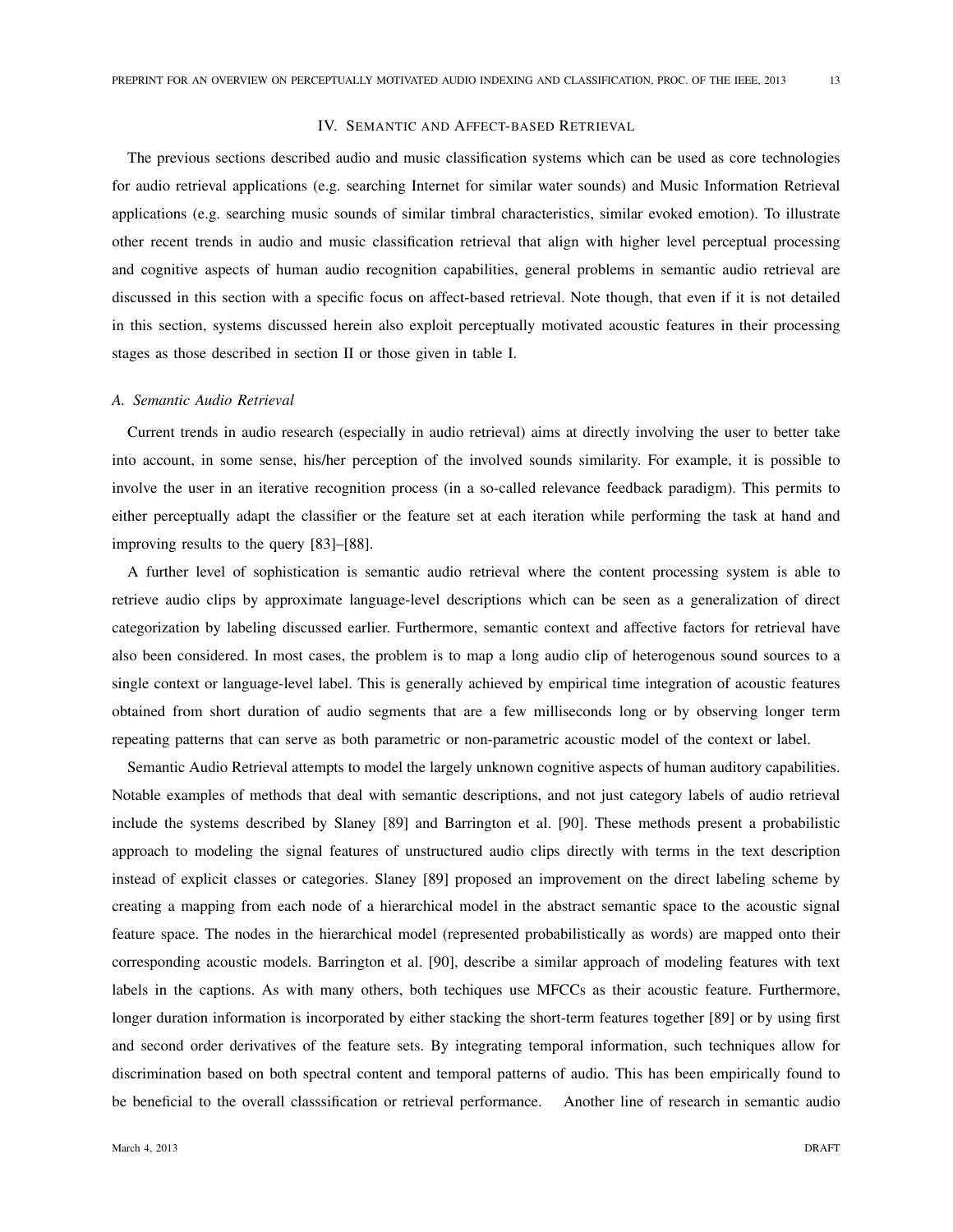retrieval is the text-like processing of audio where audio clips are assumed to be composed of acoustic units similar to words that compose a text document. The main idea here is to leverage the information in unit-document cooccurrence that is similar to word-document co-occurrence for text [91], [92]. By modeling audio as a collection of units, the approach is able to scale to (arbitrary) collection of audio clips. Notable examples include latent perceptual indexing by Sundaram et al. [93], [94], the related anchor-space model by Lu et al. [95] and Lee et al. [96] and the bag-of-patterns representation used by Lyon et al. [97]. These techniques formalize the method discussed in Slaney et al. [98] where a form of unit-document co-occurrence is implicitly used for semantic information extraction from audio. MFCCs are used at different scale levels to represent and measure changes in the overall timbral qualities of the audio track. This is combined with the video and text features, and the time series of these features after dimensionality reduction is used to segment media clips.

In Lu et al. [95] the authors use a document view of audio clips and proposed a method to connect semantic categories to signal features and subsequently device a similarity metric between audio clips using Kullback Leibler divergence (KLD). Here, probabilistic models for representing membership of audio clips in the anchor space (the semantic class) are used to map the clips as vectors in the anchor space. The models are built using acoustic features that is comprised of perceptual correlates such as spectral centroid, sub-frequency band energy ratio (see table I) along with MFCC. Herein, the second order statistics over a longer one second duration of features are used as a coarse form of temporal integration. Subsequently, the divergence measure is used to determine similarity between audio clips. This is advantageous (and common with the latent indexing framework) as it provides a mechanism to measure similarity between audio clips irrespective of the number of unknown acoustic sources present in them. The approach is predominantly unsupervised where the anchors are automatically discovered using the spectral clustering method described by Cai et al. [99].

In Sundaram et al. [93], the authors use the centroids of clusters of signal features as acoustic units and subsequently derive unit-document frequencies between the centroids and features extracted from audio clips. While the initial work was performed on semantic categories, this approach has also been investigated for onomatopoeic categorization of audio [94]. Another work that is based on this idea is by Chechik et al. [100] where the motivating application was audio retrieval using text-queries. Their extensive experiments on large audio data-sets reveal the potency of the acoustic information in unit-document frequencies.

In the work by Lyon et al. [97], a bag of repeated patterns from a modified form of autocorrelation (termed the *stabilized auditory image*) applied to the output of a filterbank simulating the cochlea. Collecting repeating patterns This was then combined with a passive-aggressive learning algorithm [101] to develop a robust sound retrieval system.

A sparse code or sparse representation of audio content can be derived by collecting repeating patterns (using a very large number of known patterns). Sparse codes are also known to be analogous to the coding mechanism in neural sensory system (see [97] and references therein). Interestingly, mathematical analogy between sparse representation of data and dimension reduction using matrix factorization (used in the bag-of-units representation by [93]) has also been observed in the context of speech recognition (the reader is referred to [102] for an overview).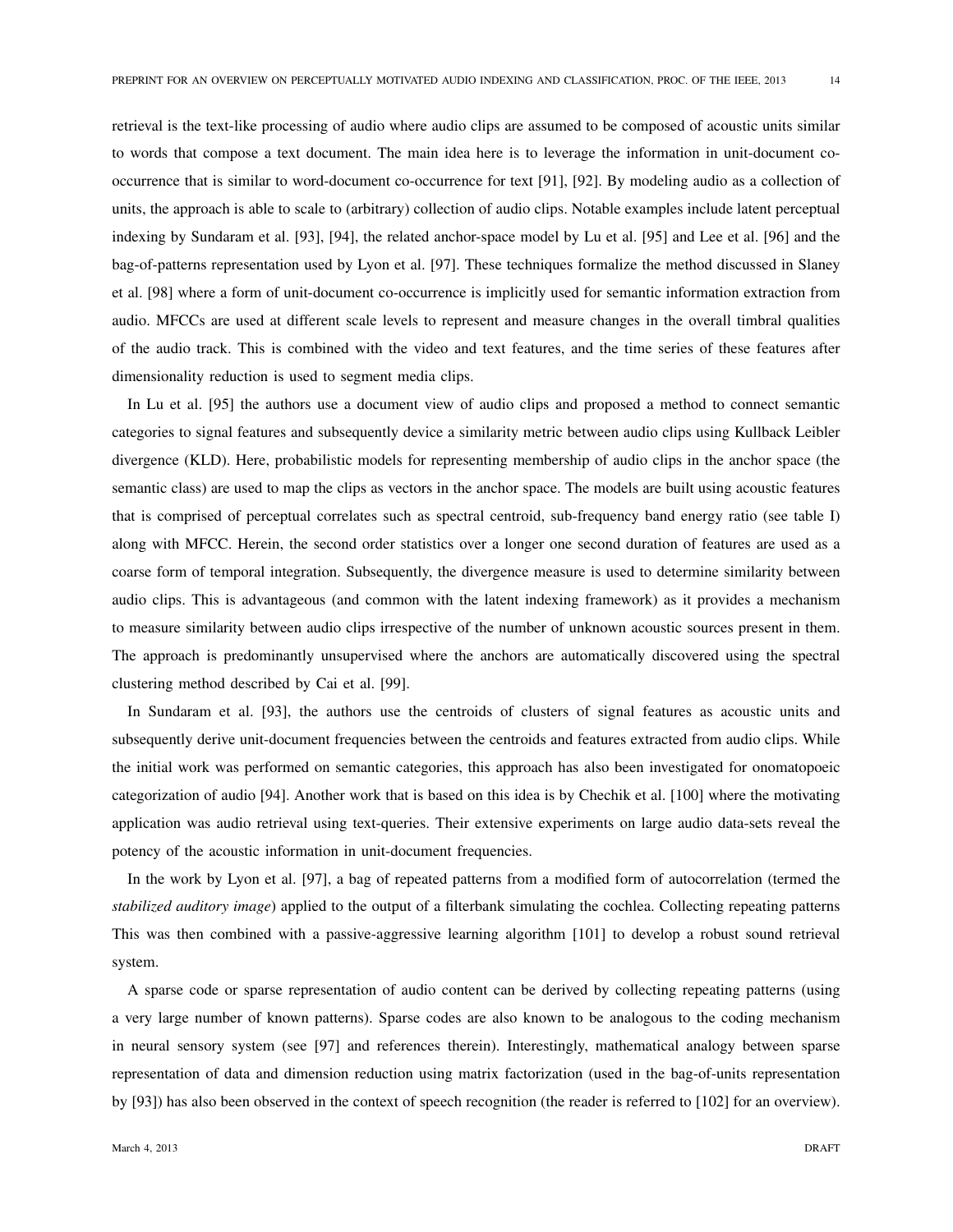Starting from perceptual features, retrieval techniques using these representations can therefore be used to further render higher level sensory processes in the auditory system.

For music signals, a specific line of research was also devoted to more sophisticated user entries such as under the form of a hummed query [103], [104], a sequence of onomatopeia [105] or finger-tapped rhythmic query [106]. Systems that generate sophisticated user tags that jointly describe high-level aspects of music listening such as mood, vocal quality, instrumentation and genre have also been successfully implemented [107].

# *B. Affect-based Retrieval*

It is well known in the speech and audio research community that a large part of (expressive) speech or music signals affect the emotional state of the listener. This is also true for general audio [108]. However, emotions involve very complex phenomena and cannot be described without involving multiple dimensions including physiological and cognitive aspects. There is therefore a long history of research to better understand emotions and to build relevant theoretical models even if there is not always a consensus on the different models [109]. More recently, emotions have started to be used in machine-based systems leading to the so-called *Affective Computing* domain [110].

Note, that it is rather common to distinguish between expressed emotion and perceived (or evoked) emotions [111]. Only the latter is usually modeled in audio retrieval systems since it is (relatively) less influenced by situational factors (environment, mood, ...) of listening  $[112]$ .

An audio or music emotion system can be built in the same way as any audio classification system (as described above) where the different categories to be recognized will be the different emotions (happy, sad, disgust, etc). This approach however supposes that emotions can be charaterised by broad and distinctive categories (which remains a strong assumption). An alternative to this approach is to view emotions in a 2D, or higher dimensional, continuous space (termed *emotion space*) using *valence* (referring to the pleasantness, positive or negative affective state) and *arousal* (referring to the activation or stimulation level) [113].

Then, the problem in affect-based retrieval is to predict the affect score (using the continuous valence and arousal scales) or descriptive labels such as 'happy' or 'annoying' of audio clips if a category based approach is followed. Such descriptions could be used for indexing movie clips [114] or automatically categorizing large collections of multimedia on the Internet.

Relative to the various problems in content-based audio retrieval, work on affect-based retrieval has commenced only recently. The main efforts have focused on discovering signal features that are correlated with the affective scores. In the work by Schuller et al. [115], a collection of over three hundred audio clips have been used to evaluate a large set of perceptual and statistical spectral measures. In Malandrakis et al. [116], a larger collection of over 1400 audio clips were subjectively annotated and feature selection was performed using regression-based models. In other work applied on music signals [112], the goal was to predict the perceived emotion of a sound clip as a probability distribution in the emotion plane using a total of 46 features including lyrics of the songs under the form of latent topics.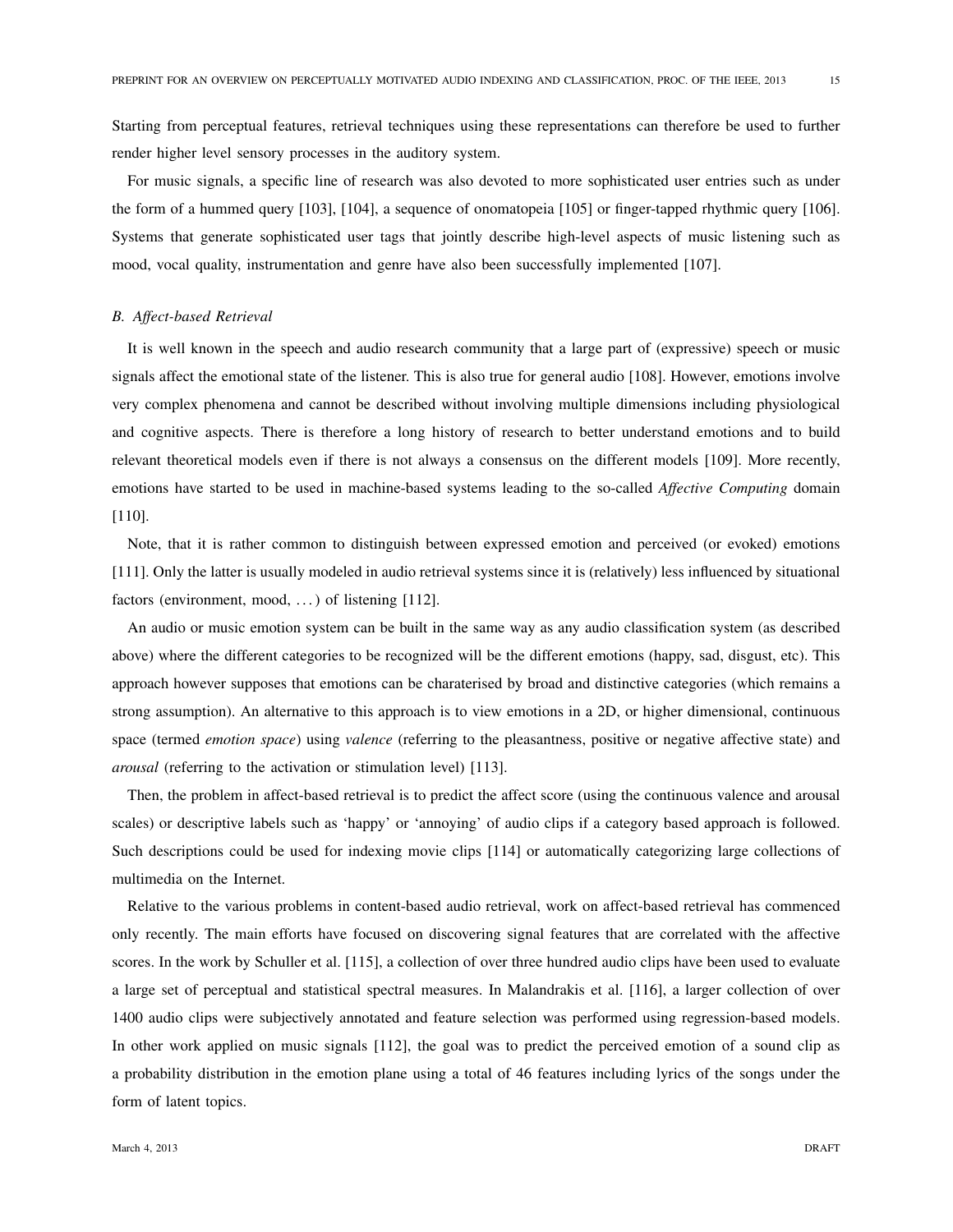In spite of its perceptual implications and its potential in indexing multimedia content, work on affect-based retrieval has been limited. First, absence of comprehensive datasets that can support this research work has been a major hurdle. Additionally, it is difficult to establish a single ground truth to affective ratings amongst users. In fact, recent experiments have shown that relatively simple classification schemes and signal features can already perform better than user expectations [116]. Furthermore, in contrast to classical measures such as precision and recall to evaluate classifiers, performance evaluation of affect-based retrieval is difficult [117] as affective ratings are continuous scores and highly subjective.

# V. CONCLUSION

Audio indexing and classification is a vibrant field of research, fueled by the development of Internet and social media. Historically in the shadow of the speech processing domain, the field is growing and gaining independent momentum in particular in the area of music signal processing [25].

Nevertheless, if it is not surprising that audio indexing has been strongly influenced by speech indexing and recognition advances, and an analysis of the current situation reveals that more intricate synergies do exist between the two domains [118]. Developing further cross-fertilization and exchange of ideas definitely opens the path for clear progress in both fields.

Rather surprisingly, the integration of auditory perception in most systems of both domains is limited. As highlighted in this paper, a number of perceptually-relevant concepts have been exploited in audio indexing research. But, it still seems that it is difficult to build a fully perceptually-relevant system that outperforms efficient machinelearning based methods that use only some principles of perception.

This remains surprising because from a pure acoustical point of view it intuitively appears that it may be unnecessary to capture similarity or dissimilarity information that is not perceived by humans. However, it is clear that all efficient audio classification systems do exploit some principles of perception either at the feature level (the vast majority of efficient systems do use at least some of the perceptually-motivated features given in table I) or at the classification or decision levels. This clearly shows the importance of perception in the design of such systems and motivates further investigation.

Our belief is that our understanding of audio sounds and music perception (especially of complex audio and music mixtures) is still limited and greater effort should be devoted to research to allow better exploitation of auditory models in audio indexing and retrieval approaches.

A recent trend in complex audio sounds and music signals analysis is to rely on source separation to pre-process and simplify the subsequent analysis of the constituent acoustic sources or events. Similarly, progress in perception should also allow to bridge the gap between the current capabilities of machine-based source separation and human performance to identify and separate the different audio sources involved in an audio scene.

Another interesting topic is the study of the temporal or dynamical evolution of an audio scene, an aspect often neglected or only roughly addressed in audio indexing and retrieval systems. Indeed, the audio features discussed in this paper are most often extracted on a frame-by-frame basis (the so-called bag-of-frames approach) leaving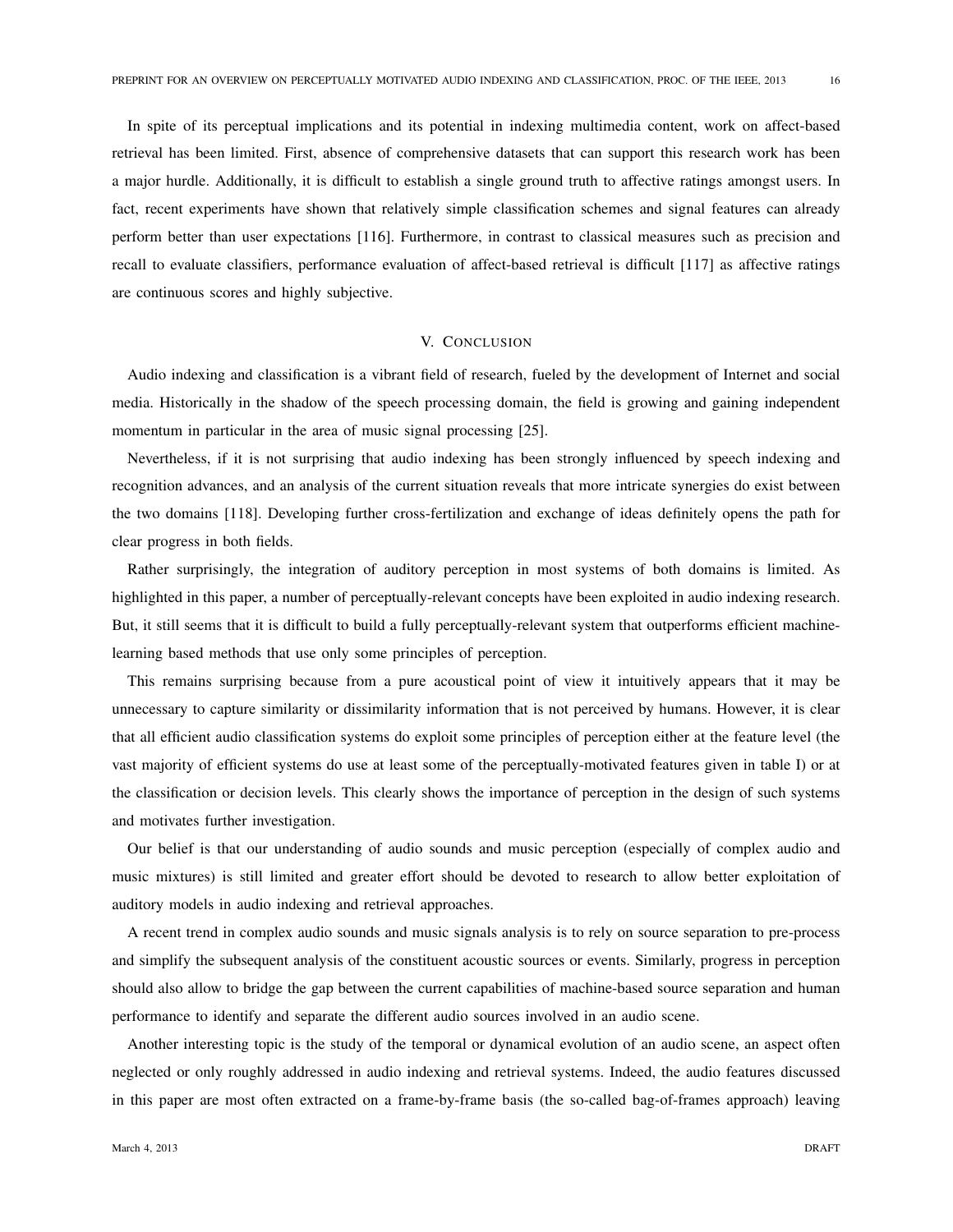little room to capture contextual information. However, as shown for example by many studies in musical timbre perception, context is important [119], [120]. One possibility is to observe the signal of interest at different time scales in order to capture these higher level semantics [121], and especially in the case of polyphonic music and complex audio sounds categories [122]. Temporal characteristics are indeed essential for human perception and source identification. Temporal integration [29], [31], the use of dynamical length sonic units [29], [123] or the design of novel multi-resolution perceptual filterbanks or redundant signal representations [124] are amongst the most promising directions to appropriately capture such temporal characteristics. This in conjunction with co-occurrence models can further help capture context in audio modeling [125].

As we have seen in the paper, an alternative to the direct integration of perception and hearing findings in a fully automatic audio processing system is to involve the user in the retrieval or indexing task in an iterative process. This permits design of user-aware retrieval systems where user context can be used or where context-based feature extraction (and similarity estimation) can be designed [126]. This also represents one of the most promising directions for building perceptually relevant semantic audio retrieval systems.

When applicable, the user can also be involved in the process of source separation in a so-called *informed source separation* paradigm where the user is able to enter a variety of information that would help the source separation engine to obtain better performance and to render more perceptually meaningful results [127], [81], [128]. Designing novel and efficient interaction scenarios is another interesting research direction.

In some cases, the perceptual space is squeezed into general categories (musical genres, emotions categories,...). In such cases, one faces the problem of pertinence of the ground-truth annotation which directly affects the difficulty of performance evaluation and thus of building a system that is judged perceptually relevant by users. Building audio categories classification systems based on continuous perceptual spaces with overlapping "soft categories" represents a current promising trend in affective computing research.

In parallel, user-aware audio and music indexing may serve other content creation applications. For example, a promising application in that direction will allow the user to generate new content from exploiting musical elements and ideas of existing music or video. This perceptually relevant sound creation process called N-th order derivative creation can be further developed by combining it with efficient perceptually relevant audio indexing systems [129], [130].

Another direction of research is to use multiple sources of information, for example coming from multiple modalities. This would allow not only to have access to a diversity of information sources but also to combine important perceptual cues from each modality [131]. In particular, building affect-based recognition engines that would jointly exploit information coming from classical sensors (microphones, cameras, . . . ) and physiological information such as from Electroencephalography (EEG), Electrocardiogram (ECG), blood pressure, skin conductance etc. is becoming one of the current targeted goal of the community. Building perceptually-relevant audio (and by extension multimodal) retrieval systems integrating high-level affect-based information is indeed one of the major challenges in this general field of research.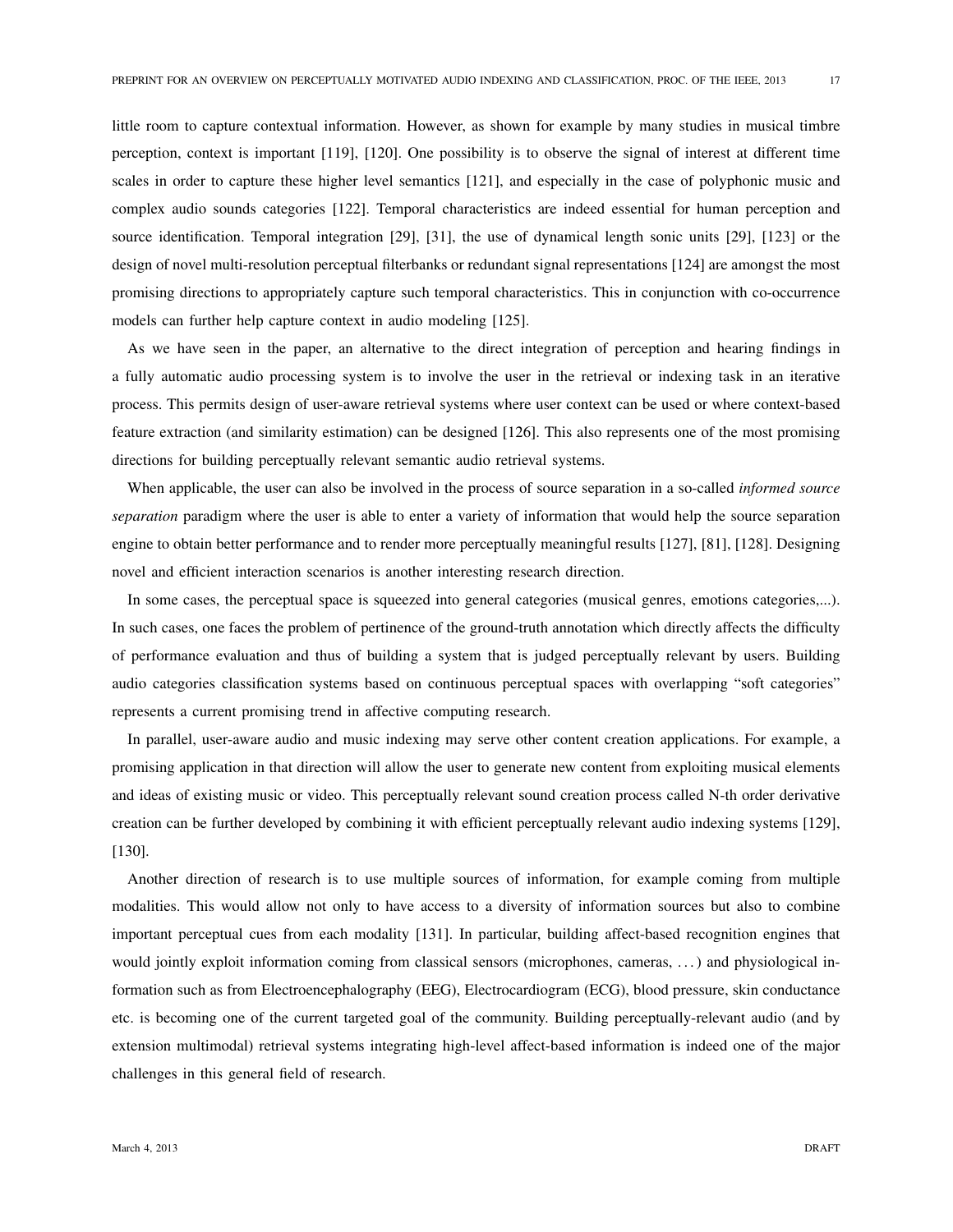| TABLE I                              |  |
|--------------------------------------|--|
| SOME PERCEPTUALLY-MOTIVATED FEATURES |  |

| <b>Features</b>                 | <b>Description</b>                                                                                                                                         | <b>Citations</b> |
|---------------------------------|------------------------------------------------------------------------------------------------------------------------------------------------------------|------------------|
| Loudness                        | Is the subjective impression of the intensity of a sound.                                                                                                  | $[30]$           |
| Spectral Centroid               | Spectral centroid is the weighted mean of the magnitude frequency spectrum; it is commonly described<br>as one of the main dimension of timbre perception. | $[56]$ , $[57]$  |
| <b>Sharpness</b>                | Can be interpreted as a perceptual spectral centroid.                                                                                                      | $[30]$           |
| Perceptual spread               | Is a measure of the timbral width of a given sound.                                                                                                        | [30]             |
| Signal to Mask ratio            | Is the difference between the signal intensity and the intensity of the signal perceptual mask.                                                            | $[1]$ , $[66]$   |
| Local energy in Bark scale      | Represents the relative importance of local energy distribution in Bark bands.                                                                             | [31]             |
| Spectral Flux                   | Is the spectral magnitude Euclidean distance between neighboring audio frames.                                                                             | $[36]$ , $[37]$  |
| Sub-band flux                   | Represents the fluctuation of frequency content in ten octave-scaled bands.                                                                                | [59]             |
| High energy / low Energy        | Represents the ratio of energy above and below a given frequency.                                                                                          | [59]             |
| Roughness                       | Is a basic psychoacoustical sensation for rapid amplitude variations.                                                                                      | [132]            |
| Relative entropy                | Provides an estimate of the whiteness of a signal.                                                                                                         | [59]             |
| <b>MFCC</b>                     | Mel-Frequency Cepstral coefficients; Estimate the spectral envelope using (limited) perception principles.                                                 | $[5]$ , $[10]$   |
| <b>Cortical Representations</b> | Multiscale or Multi linear representations that model various spectro-temporal properties in the central<br>auditory system.                               | $[19]$ , $[33]$  |

#### **APPENDIX**

Two tables are given in this appendix. Table I provides some of the most common features with some indication of their links with perception. Table II provides some of the audio processing tools that are freely available to researchers and that have been used in many studies in audio and music signals processing.

# **REFERENCES**

- [1] T. Painter and A. Spanias, "Perceptual coding of digital audio," *Proceedings of the IEEE*, vol. 88, no. 4, pp. 451 515, apr 2000.
- [2] B. C. J. Moore, *An Introduction to the Psychology of Hearing*. Elsevier Academic Press, 2007, vol. 3.
- [3] X. D. Huang, A. Acero, and H.-W. Hon, *Spoken Language Processing: A Guide to Theory, Algorithm and System Development*. Prentice Hall, May 2001, vol. 1.
- [4] S. S. Stevens, J. Volkmann, and E. B. Newman, "A Scale for the Measurement of the Psychological Magnitude Pitch," *J. Acoust. Soc. Am.*, vol. 8, no. 3, pp. 185–190, 1937.
- [5] T. Ganchev, N. Fakotakis, and G. Kokkinakis, "Comparative evaluation of various MFCC implementations on the speaker verification task," in *In Proceedings of the SPECOM-2005*, 2005, pp. 191–194.
- [6] R. Patterson, K. Robinson, J. Holdsworth, D. McKeown, C. Zhang, and A. M., *Complex Sounds and Auditory Images*. Pergamon, Oxford, 1992, pp. 3–48.
- [7] M. Slaney, "An Efficient Implementation of the Patterson-Holdsworth Auditory Filter Bank," *Apple Computer Technical Report # 35*, no. 35, 1993.
- [8] A. G. Katsiamis, E. M. Drakakis, and R. F. Lyon, "Practical Gammatone-Like Filters for Auditory Processing," *EURASIP Journal on Audio Speech and Music Processing*, no. 4, pp. 1–16, 2007.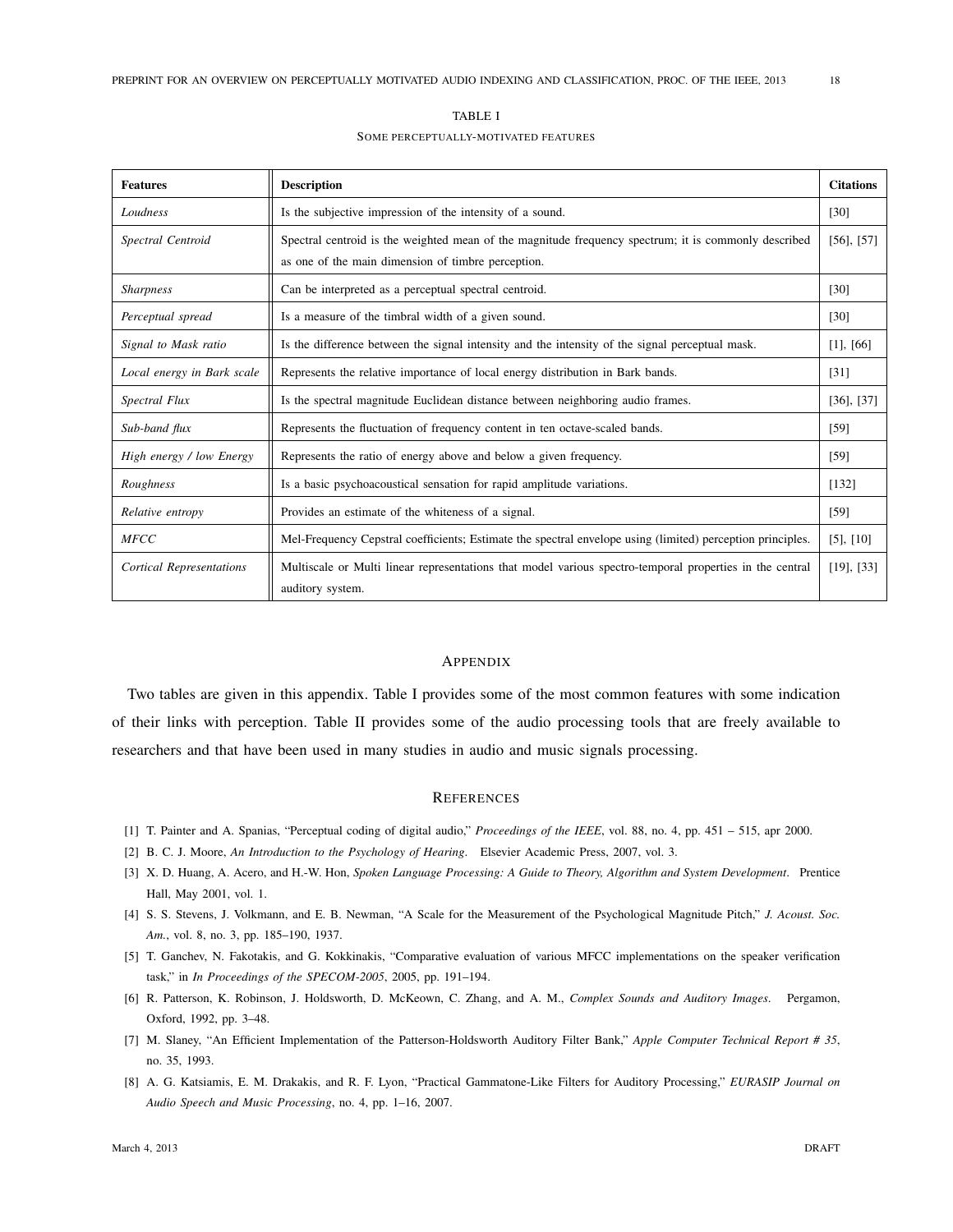| <b>Name</b>        | <b>Description</b>                                                                                                                                            | <b>URL</b>                                     |
|--------------------|---------------------------------------------------------------------------------------------------------------------------------------------------------------|------------------------------------------------|
| Sonic Visualizer   | Application for GUI-based analysis and processing with built in plugin features<br>that provides a variety of music and audio processing capabilities         | http://www.sonicvisualizer.org                 |
| <i>OpenAUDIO</i>   | A collection of tools capable of extracting and processing large number of low-<br>level signal features and their functionals. See openSMILE, openEAR tools. | http://openaudio.eu/                           |
| <b>COT</b> Toolbox | Matlab toolbox for computing the constant-Q transform (CQT) of a time-domain<br>signal [133]                                                                  | http://www.elec.qmul.ac.uk/people/anssik/cqt/  |
| <b>MIRtoolbox</b>  | Matlab toolbox for low-level and high-level feature extraction for music signals<br>[134]                                                                     | http://r.jyu.fi/1 $Ku2$                        |
| <b>MARSYAS</b>     | Software framework for rapid prototyping and experimentation with audio<br>analysis [135]                                                                     | http://marsyas.info/                           |
| jAudio             | Java-based audio feature extractor library [136]                                                                                                              | http://sourceforge.net/projects/jaudio/        |
| <b>FEAPI</b>       | A low-level Features Extraction Plugin API                                                                                                                    | [137] http://feapi.sourceforge.net/            |
| <b>YAAFE</b>       | Yet Another Audio Features Extractor: Efficient computation of many audio<br>features simultaneously [138]                                                    | http://www.tsi.telecom-paristech.fr/aao/?p=155 |

# TABLE II

### SOFTWARE TOOLS IN CONTENT-BASED AUDIO PROCESSING

- [9] R. Lyon, "A Computational Model of Filtering, Detection, and Compression in the Cochlea," in *IEEE International Conference on Acoustics Speech and Signal Processing*, vol. 7. IEEE, 1982, pp. 1282–1285.
- [10] S. Davis and P. Mermelstein, "Comparison of Parametric Representations for Monosyllabic Word Recognition in Continuously Spoken Sentences ," *IEEE Trans. on Acoustic Speech and Signal Processing*, vol. 28, no. 4, pp. 357–366, 1980.
- [11] D. Wang and G. J. Brown, Eds., *Computational Auditory Scene Analysis: Principles, Algorithms, and Applications*. Wiley-IEEE Press, 2006.
- [12] Thompson, J., K. and Atlas, L., E., "A Non-Uniform Modulation Transform for Audio Coding with Increased Time Resolution," *IEEE International Conference on Acoustics Speech and Signal (ICASSP)*, vol. 5, pp. 397–400, 2003.
- [13] S. Sukittanon, L. E. Atlas, and J. W. Pitton, "Modulation-Scale Analysis for Content Identification," *IEEE Trans. on Signal Processing*, vol. 52, no. 10, pp. 3023 – 3035, Oct. 2004.
- [14] Atlas, L. and Shamma, S. A., "Joint Acoustic and Modulation Frequency," *EURASIP Journal on Applied Signal Processing*, vol. 7, pp. 668–675, 2003.
- [15] H. Hermansky and N. Morgan, "Rasta processing of speech," *IEEE Trans. on Speech And Audio Processing*, vol. 2, no. 4, pp. 578–589, 1994.
- [16] B. E. Kingsbury, N. Morgan, and S. Greenberg, "Robust Speech Recognition using the Modulation Spectrogram," *Speech Communication*, vol. 25, no. 1-3, pp. 117–132, 1998.
- [17] C.-H. Lee, J.-L. Shih, K.-M. Yu, and H.-S. Lin, "On Modulation Spectral Analysis of Spectral and Cepstral Features," *IEEE Trans. on Multimedia*, vol. 11, no. 4, pp. 670–682, 2009.
- [18] Y. X., K. Wang, and A. S. Shamma, "Auditory Representations of Acoustic Signals," *IEEE Trans. on Information Theory*, vol. 38, no. 2, pp. 824–839, March 1992.
- [19] N. Mesgarani, M. Slaney, and S. Shamma, "Discrimination of speech from nonspeech based on multiscale spectro-temporal modulations," *IEEE Trans. on Audio, Speech and Language Processing*, vol. 14, no. 3, pp. 920 – 930, may 2006.
- [20] S. Sundaram and S. Narayanan, "Discriminating Two Types of Noise Sources using Cortical Representation and Dimension Reduction Technique," *IEEE, International Conference on Acoustics Speech and Signal Processing (ICASSP)*, vol. 1, pp. I–213 – I–216, 2007.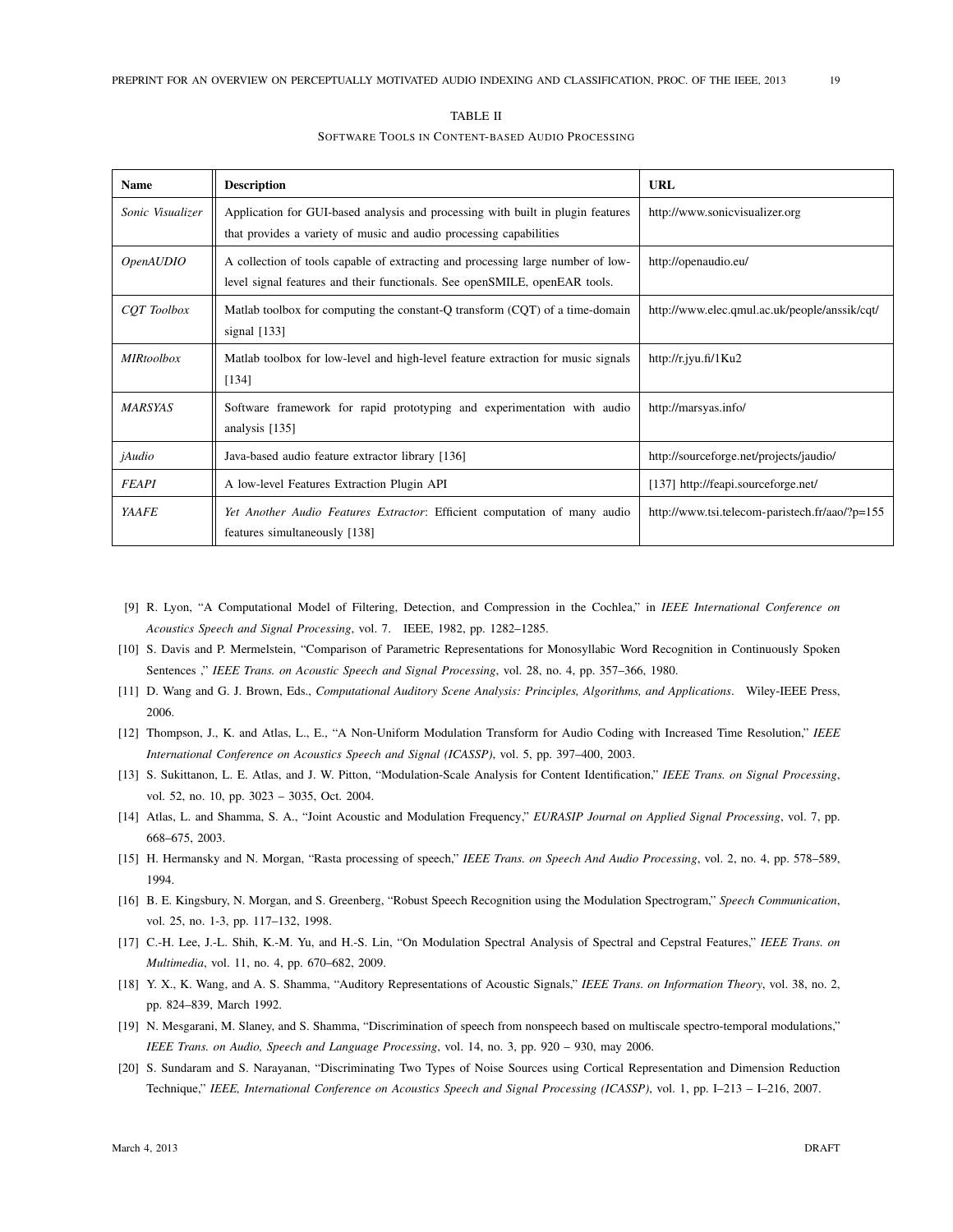- [21] O. Kalinli and S. Narayanan, "Prominence Detection Using Auditory Attention Cues and Task-Dependent High Level Information," *IEEE Trans. on Audio, Speech and Language Processing*, vol. 17, no. 5, pp. 1009 –1024, July 2009.
- [22] C. Siagian and L. Itti, "Rapid Biologically-Inspired Scene Classification Using Features Shared with Visual Attention," *IEEE Trans. on Pattern Analysis and Machine Intelligence*, vol. 29, no. 2, pp. 300 –312, feb. 2007.
- [23] D. Levitin, *This is your brain on music*. The science of a human obsession. London, UK: Atlantic Books, 2008.
- [24] D. Hargreaves and A. North, "The functions of music in everyday life: Redefining the social in music psychology." *Psychology of Music*, vol. 27, pp. 71–83, 1999.
- [25] M. Mueller, D. Ellis, A. Klapuri, and G. Richard, "Signal processing for music analysis," *IEEE Journal of Selected Topics in Signal Processing*, vol. 5, no. 6, pp. 1088–1110, oct. 2011.
- [26] G. H. John, R. Kohavi, and K. Pfleger, "Irrelevant features and the subset selection problem," in *International Conference on Machine Learning*. Morgan Kaufmann, 1994, pp. 121–129.
- [27] I. Guyon, "An introduction to variable and feature selection," *Journal of Machine Learning Research*, vol. 3, pp. 1157–1182, 2003.
- [28] M. Ramona, G. Richard, and B. David, "Multiclass Feature Selection With Kernel Gram-Matrix-Based Criteria," *IEEE Transactions on Neural Networks and Learning Systems*, vol. 23, pp. 1611 – 1623, 2012.
- [29] C. Joder, S. Essid, and G. Richard, "Temporal integration for audio classification with application to musical instrument classification," *IEEE Trans. Audio, Speech, and Language Processing*, vol. 17, no. 1, pp. 174–186, 2009.
- [30] G. Peeters, "A large set of audio features for sound description (similarity and classification) in the CUIDADO project," IRCAM, Paris, France, Tech. Rep., Apr. 2004.
- [31] F. Fuhrmann, "Automatic musical instrument recognition from polyphonic music audio signals," Ph.D. dissertation, Universitat Pompeu Fabra, April 2012.
- [32] S. Essid, G. Richard, and B. David, "Musical instrument recognition by pairwise classification strategies," *IEEE Trans. on Audio, Speech, and Language Processing*, vol. 14, no. 4, pp. 1401 –1412, july 2006.
- [33] O. Kalinli, S. Sundaram, and S. Narayanan, "Saliency-driven Unstructured Acoustic Scene Classification using Latent Perceptual Indexing," in *IEEE Multimedia Signal Processing (MMSP) Workshop*, October 2009, pp. 1 – 6.
- [34] J. Hawkins and S. Blakeslee, *On Intelligence*. Times Books, 2004.
- [35] Y. Wang, Y. Wang, S. Patel, and D. Patel, "A layered reference model of the brain (LRMB)," *IEEE Transactions on Systems, Man, and Cybernetics, Part C: Applications and Reviews.*, vol. 36, no. 2, pp. 124 –133, March 2006.
- [36] D. Li, I. K. Sethi, N. Dimitrova, and T. McGee, "Classification of General Audio Data for Content-Based Retrieval," *Pattern Recognition Letters*, vol. 22, pp. 533–544, 2001.
- [37] E. Scheirer and M. Slaney, "Construction and Evaluation of a Robust Multifeature Speech/Music Discriminator," *IEEE International Conference on Acoustic Speech and Signal Processing (ICASSP) 1997. Munich, Germany.*, vol. 2, pp. 1331–1334, April 1997.
- [38] G. Fant, *Acoustic theory of Speech Production*. Mouton, La Hague, 1960.
- [39] C. Panagiotakis and G. Tziritas, "A Speech/Music Discriminator Based on RMS and Zero-Crossings," *IEEE Trans. on Multimedia*, vol. 7, no. 1, February 2005.
- [40] Z. J., N. Pavesic, and F. Mihelic, "Speech/Non-Speech Segmentation Based on Phoneme Recognition Features," *EURASIP Journal on Applied Signal Processing*, vol. 2006, pp. 1–13, February 2006.
- [41] M. Ramona and G. Richard, "Comparison of different strategies for a svm-based audio segmentation," in *European Signal Processing Conference (EUSIPCO)*, Glasgow, UK, Sep. 2009.
- [42] P. Ghosh, A. Tsiartas, and S. Narayanan, "Robust Voice Activity Detection using Long-term Signal Variability," *IEEE Trans. on Audio, Speech and Language Processing*, vol. 19, no. 3, pp. 600–613, 2011.
- [43] E. Wold, T. Blum, D. Keislar, and J. Wheaton, "Content-Based Classification, Search, and Retrieval of Audio," *IEEE Trans. on Multimedia*, vol. 3, no. 3, pp. 27–36, Fall 1996.
- [44] G. Guo and S. Z. Li, "Content-Based Audio Classification and Retrieval by Support Vector Machines," *IEEE Trans. on Neural Networks*, vol. 14, no. 1, pp. 209–215, January 2003.
- [45] A. Eronen, V. Peltonen, J. Tuomi, A. Klapuri, S. Fagerlund, T. Sorsa, G. Lorho, and J. Huopaniemi, "Audio-based context recognition," *, IEEE Transactions on Audio, Speech, and Language Processing*, vol. 14, no. 1, pp. 321–329, jan. 2006.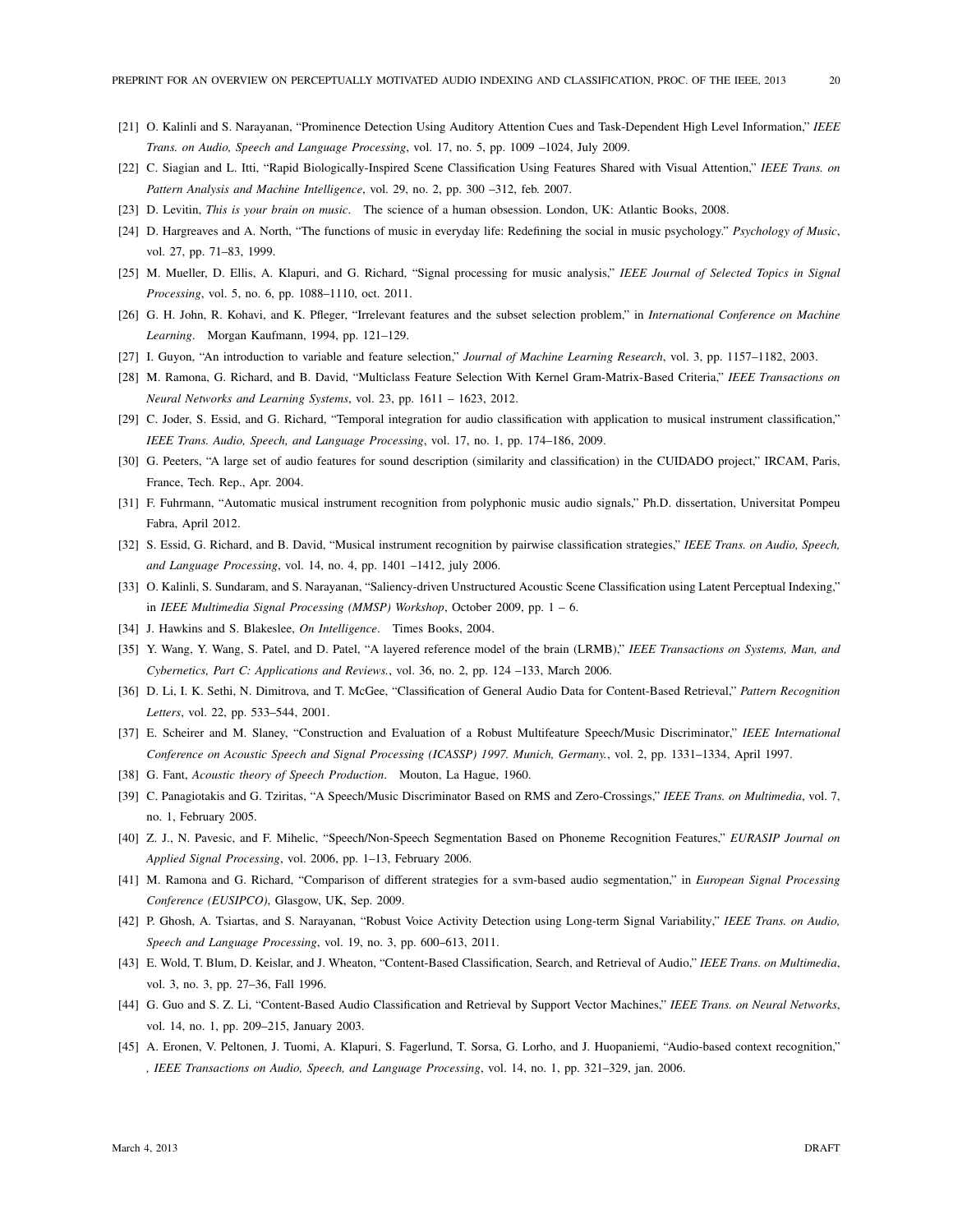- [46] S. Chu, S. Narayanan, C. C. Kuo, and M. J. Mataric, "Where am I? Scene Recognition for Mobile Robots using Audio Features," *International Conference on Multimedia and Expo (ICME)*, July 2006.
- [47] S. Chu, S. Narayanan, and C. C. Kuo, "Environmental Sound Recognition With Time-Frequency Audio Features," *IEEE Trans. on Audio Speech and Language Processing*, vol. 17, pp. 1142–1158, August 2009.
- [48] B. Ghoraani and S. Krishnan, "Time-Frequency Matrix Feature Extraction and Classification of Environmental Audio Signals," *IEEE Trans. on Audio, Speech and Language Processing*, vol. 19, no. 7, pp. 2197 –2209, September 2011.
- [49] J. Licklider, *Basic correlates of the auditory stimulus*. Wiley, New York, 1951, pp. 985–1035.
- [50] S. Stevens, "On the psychophysical law," *Psychological Review*, vol. 64, no. 3, pp. 153–181, 1957.
- [51] J. F. Schouten, "The perception of timbre," in *6th International Congress on Acoustics*, Tokyo, Japan, 1968, pp. GP–6–2.
- [52] R. Shepard, "Circularity in judgments of relative pitch," *Journal of the Acoustical Society of America (JASA)*, vol. 36, pp. 2346–2353, 1964.
- [53] B. C. J. Moore, *An introduction to the psychology of hearing, 5th ed.* Academic Press, 2003.
- [54] A. Bregman, *Auditory scene analysis: the perceptual organization of sound*. Cambridge, Mass.: The MIT Press, 1990.
- [55] Americal National Standards Institute, "USA standard acoustical terminology," no. S1.1–1960, 1960.
- [56] S. McAdams, S. Winsberg, G. de Soete, and J. Krimphoff, "Perceptual scaling of synthesized musical timbres: common dimensions, specificities, and latent subject classes," *Psychological Research*, vol. 58, pp. 177–192, 1995.
- [57] P. Iverson and C. Krumhansl, "Isolating the dynamic attributes of musical timbre," *Journal of the Acoustic Society of America*, vol. 94, pp. 2595–2603, 1993.
- [58] A. Caclin, S. McAdams, B. K. Smith, and S. Winsberg, "Acoustic correlates of timbre space dimensions: A confirmatory study using synthetic tones," *Journal of the Acoustical Society of America*, vol. 118, no. 1, pp. 471–482, 2005.
- [59] V. Alluri and P. Toiviainen, "Exploring perceptual and acoustical correlates of polyphonic timbre," *Music Perception*, vol. 27, no. 3, pp. 223–241, 2010.
- [60] J. Grey, "Multidimensional perceptual scaling of musical timbres," *Journal of the Acoustical Society of America (JASA)*, vol. 61, pp. 1270–1277, 1977.
- [61] J. Barbedo and A. Lopes, "Automatic genre classification of musical signals," *EURASIP Journal on Advances in Signal Processing*, pp. 157–168, 2007.
- [62] G. Tzanetakis and P. Cook, "Musical genre classification of audio signals," *IEEE Trans. on Speech and Audio Processing*, vol. 10, no. 5, pp. 293 – 302, jul 2002.
- [63] D. Liu, L. Lu, and H. J. Zhang, "Automatic mood detection from acoustic music data." in *4th International Conference on Music Information Retrieval*, 2003, pp. 81–87.
- [64] P. Herrera-Boyer, A. Klapuri, and M. Davy, "Automatic classification of pitched musical instrument sounds," in *Signal Processing Methods for Music Transcription*, A. Klapuri and M. Davy, Eds. New York: Springer, 2006, pp. 163–200.
- [65] A. Eronen, "Musical instrument recognition using ICA-based transform of features and discriminatively trained HMMs," in *Seventh International Symposium on Signal Processing and its Applications*, Paris, France, 2003, pp. 133–136.
- [66] S. Essid, G. Richard, and B. David, "Instrument recognition in polyphonic music based on automatic taxonomies," *IEEE Trans. Audio, Speech and Language Processing*, vol. 14, no. 1, pp. 68–80, 2006.
- [67] A. Mesaros and T. Virtanen, "Automatic recognition of lyrics in singing," *EURASIP Journal on Audio, Speech, and Music Processing*, vol. 2010, no. 1, p. 546047, 2010.
- [68] K. D. Martin, "Sound-source recognition : A theory and computational model," Ph.D. dissertation, Massachusets Institute of Technology, June 1999.
- [69] G. Richard, *Audio Indexing*. Information Science Reference IGI Global, 2008.
- [70] R. Gjerdingen and D. Perrot, "Scanning the dial: The rapid recognition of music genres," *Journal of New Music Research*, vol. 37, pp. 93–100, 2008.
- [71] J.-J. Aucouturier, "Dix expériences sur la modélisation du timbre polyphonique [Ten experiments on the modelling of polyphonic timbre]," Ph.D. dissertation, University Paris 6, France, 2006.
- [72] C. Reuter, "The role of formant positions and micro-modulations in blending and partial masking of musical instruments," *The Journal of the Acoustical Society of America*, vol. 126, no. 4, pp. 2237–, 2009.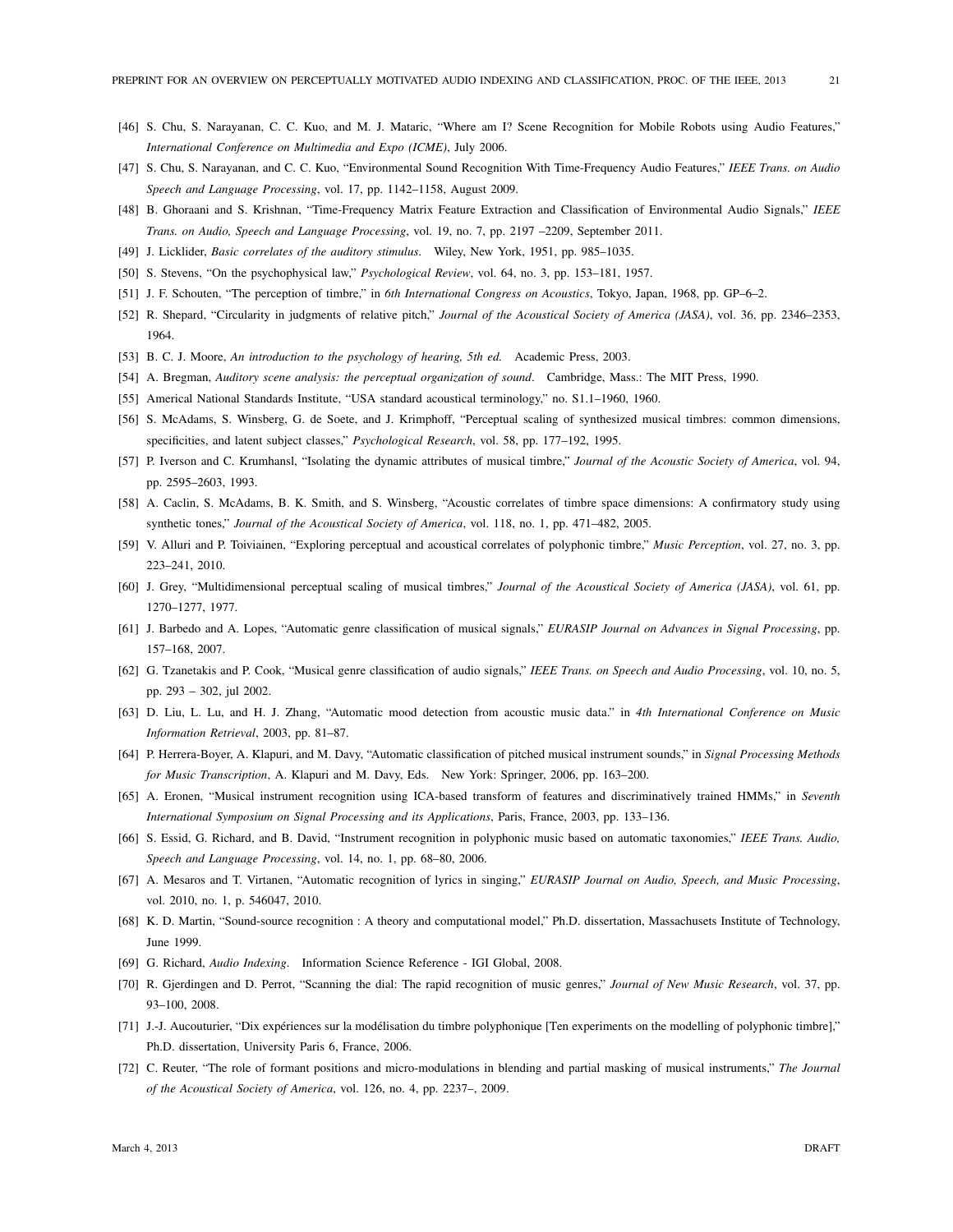- [73] T. Zhang and C.-C. J. Kuo, "Audio Content Analysis for Online Audiovisual Data Segmentation and Classification," *IEEE Trans. on Speech and Audio Processing*, vol. 9, no. 4, May 2001.
- [74] L. Liu, H. J. Zhang, and H. Jiang, "Content Analysis for Audio Classification and Segmentation," *IEEE Trans. on Speech and Audio Processing*, vol. 10, no. 7, pp. 504–516, October 2002.
- [75] C. d'Alessandro, V. Darsinos, and B. Yegnanarayana, "Effectiveness of a periodic and aperiodic decomposition method for analysis of voice sources," *IEEE Trans. on Speech and Audio Processing*, vol. 6, no. 1, pp. 12 –23, jan 1998.
- [76] R. McAulay and T. Quatieri, "Speech analysis/synthesis based on a sinusoidal representation," *IEEE Trans. on Acoustics, Speech and Signal Processing*, vol. 34, no. 4, pp. 744–754, aug 1986.
- [77] J.-L. Durrieu, B. David, and G. Richard, "A musically motivated mid-level representation for pitch estimation and musical audio source separation," *IEEE Journal of Selected Topics in Signal Processing*, vol. 5, no. 6, pp. 1180–1191, Oct. 2011.
- [78] P. Leveau, E. Vincent, G. Richard, and L. Daudet, "Instrument-specific harmonic atoms for mid-level music representation," *IEEE Trans. Audio, Speech and Language Processing*, vol. 16, no. 1, pp. 116–128, 2008.
- [79] J. Eggink and G. J. Brown, "A missing feature approach to instrument identification in polyphonic music," in *IEEE International Conference on Acoustics, Speech, and Signal Processing*, Hong Kong, China, 2003, pp. 553–556.
- [80] O. Gillet and G. Richard, "Transcription and separation of drum signals from polyphonic music," *IEEE Trans. on Audio, Speech and Language Processing*, vol. 16, no. 3, pp. 529–540, Mar. 2008.
- [81] A. Liutkus, J. Pinel, R. Badeau, L. Girin, and G. Richard, "Informed source separation through spectrogram coding and data embedding," *Signal Processing*, Sep. 2011.
- [82] T. Heittola, A. Mesaros, T. Virtanen, and A. Eronen., "Sound event detection in multisource environments using source separation," in *International Workshop on Machine Listening in Multisource Environments*, Florence, Italy, 2011.
- [83] C. Rijsbergen, *Information retrieval*. London: Butterwoth-Heinmann, 2nd edition, 1979.
- [84] G. Salton, *Automatic Information Organization and Retrieval*. McGraw-Hill, 1968.
- [85] K. Hoashi, K. Matsumoto, and N. Inoue, "Personalization of user profiles for content-based music retrieval based on relevance feedback," in *ACM international conference on Multimedia*. New York, NY, USA: ACM Press, 2003, pp. 110–119.
- [86] M. Mandel, G. Poliner, and D. Ellis, "Support vector machine active learning for music retrieval," *Multimedia Systems*, vol. 12, no. 1, pp. 3–13, 2006.
- [87] G. Chen, T.-J. Wang, and P. Herrera, "A novel music retrieval system with relevance feedback," in *International Conference on Innovative Computing Information and Control*, june 2008, p. 158.
- [88] M.-K. Shan, M.-F. Chiang, and F.-F. Kuo, "Relevance feedback for category search in music retrieval based on semantic concept learning," *Multimedia Tools Appl.*, vol. 39, no. 2, pp. 243–262, 2008.
- [89] M. Slaney, "Semantic Audio Retrieval," *International Conference on Acoustic Speech and Signal Processing (ICASSP), Orlando, USA.*, pp. 13–17, May 2002.
- [90] L. Barrington, A. Chan, D. Turnbull, and G. Lanckriet, " Audio Information Retrieval using Semantic Similarity," *IEEE International Conference on Acoustics Speech and Signal Processing (ICASSP), Honolulu, Hawaii, USA.*, vol. 2, pp. II–725–II–728, 2007.
- [91] S. Deerwester, S. T. Dumais, G. W. Furnas, T. Landaurer, and R. Harshman, "Indexing by Latent Semantic Analysis," *Journal of the American Society for Information Science*, vol. 6, no. 41, pp. 391–407, 1990.
- [92] J.R.Bellegarda, "Latent Semantic Mapping," *IEEE Signal Processing Magazine*, vol. 22, pp. 70–80, September 2005.
- [93] S. Sundaram and S. Narayanan, "Audio Retrieval by Latent Perceptual Indexing," *IEEE International Conference on Acoustics Speech and Signal Processing (ICASSP), Las Vegas, USA.*, 2008.
- [94] ——, "Classification of Sound Clips by Two Schemes: Using Onomatopoeia and Semantic labels," *IEEE International Conference on Multimetia and Expo (ICME), Hannover, Germany.*, pp. 1341–1344, June 2008.
- [95] L. Lu and A. Hanjalic, "Unsupervised Anchor Space Generation for Similarity Measurement of General Audio," *IEEE International Conference on Acoustics Speech and Signal Processing (ICASSP), Las Vegas,USA*, pp. 53 – 56, 2008.
- [96] K. Lee and D. Ellis, "Audio-Based Semantic Concept Classification for Consumer Video," *IEEE Trans. on Audio, Speech and Language Processing*, vol. 18, no. 6, pp. 1406 –1416, aug. 2010.
- [97] R. F. Lyon, M. Rehn, S. Bengio, T. C. Walters, and G. Chechik, "Sound retrieval and ranking using sparse auditory representations." *Neural Computation*, vol. 22, no. 9, pp. 2390–2416, 2010.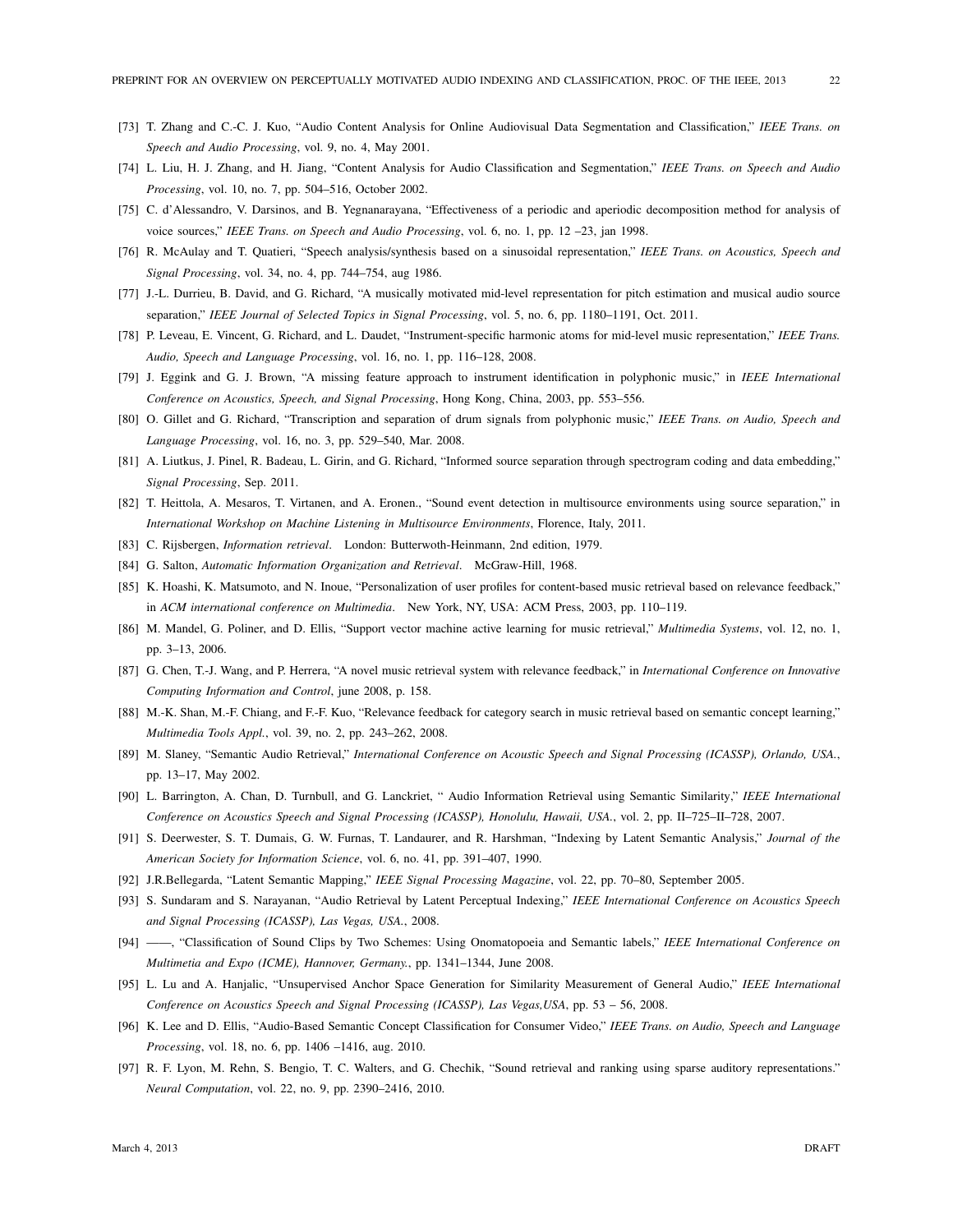- [98] M. Slaney, D. Ponceleon, and J. Kaufman, "Multimedia Edges: Finding Hierarchy in all Dimensions," *ACM international conference on Multimedia*, pp. 29–40, 2001.
- [99] R. Cai, L. Lu, and A. Hanjalic, "Unsupervised Content Discovery in Composite Audio," in *13th annual ACM international conference on Multimedia MULTIMEDIA 05*. ACM Press, december 2005, p. 628.
- [100] G. Chechik, E. le, M. Rehn, S. Bengio, and D. Lyon, "Larget-Scale Content-Based Audio Retrieval from Text Queries," *MIR' 08, Vancouver, Canada.*, vol. 2, pp. 105–112, October 2008.
- [101] D. Grangier and S. Bengio, "A discriminative kernel-based approach to rank images from text queries," *Pattern Analysis and Machine Intelligence, IEEE Transactions on*, vol. 30, no. 8, pp. 1371 –1384, Aug. 2008.
- [102] T. Sainath, B. Ramabhadran, D. Nahamoo, D. Kanevsky, D. Van Compernolle, K. Demuynck, J. Gemmeke, J. Bellegarda, and S. Sundaram, "Exemplar-Based Processing for Speech Recognition: An Overview," *Signal Processing Magazine, IEEE*, vol. 29, no. 6, pp. 98–113, Nov. 2012.
- [103] H.-H. Shih, S. Narayanan, and C.-C. Kuo, "A statistical multidimensional humming transcription using phone level hidden markov models for query by humming systems," in *International Conference on Multimedia and Expo (ICME)*, vol. 1, july 2003, pp. 61–65.
- [104] C.-C. Wang, J.-S. R. Jang, and W. Wang, "An improved query by singing/humming system using melody and lyrics information," in *ISMIR*, 2010, pp. 45–50.
- [105] O. Gillet and G. Richard, "Drum loops retrieval from spoken queries," *Journal of Intelligent Information Systems Special issue on Intelligent Multimedia Applications*, vol. 24, no. 2/3, pp. 159–177, Mar. 2005.
- [106] P. Hanna and M. Robine, "Query by tapping system based on alignment algorithm," in *International Conference on Acoustics, Speech and Signal Processing (ICASSP)*, april 2009, pp. 1881 –1884.
- [107] E. Coviello, Y. Vaizman, A. Chan, and G. Lankreit, "Multivariate Autoregressive Mixture Models for Music Auto-Tagging," *International Symposium on Music Information Retrieval (ISMIR) 2012, Porto, Portugal.*, pp. 547–552, October 2012.
- [108] M. M. Bradley and P. J. Lang, "Affective Reactions to Acoustic Stimuli," *Psychophysiology*, vol. 37, no. 2, pp. 204–215, 2000.
- [109] C. Pelachaud(Editor), *Emotional Interaction System*. John Wisley, 2011.
- [110] R. Picard, *Affective Computing*. The MIT Press, 1997.
- [111] A. Gabrielsson, "Emotion perceived and emotion felt: Same or different?" *Musicae Scientiae*, pp. 123–147, 2002.
- [112] Y.-H. Yang and H. Chen, "Prediction of the distribution of perceived music emotions using discrete samples," *IEEE Trans. on Audio, Speech, and Language Processing*, vol. 19, no. 7, pp. 2184–2196, sept. 2011.
- [113] M. Grimm, E. Mower, K. Kroschel, and S. Narayanan, "Primitives based estimation and evaluation of emotions in speech," *Speech Communication*, vol. 49, pp. 787–800, November 2007.
- [114] N. Malandrakis, A. Potamianos, G. Evangelopoulos, and A. Zlatintsi, "A Supervised Approach to Movie Emotion Tracking," *IEEE, International Conference on Acoustics, Speech and Signal Processing (ICASSP)*, pp. 2376 –2379, May 2011.
- [115] B. Schuller, S. Hantke, F. Weninger, W. Han, Z. Zhang, and S. Narayanan, "Automatic Recognition of Emotion Evoked by General Sound Events," *IEEE International Conference on Acoustics, Speech and Signal Processing (ICASSP)*, March 2012.
- [116] N. Malandrakis, S. Sundaram, and A. Potamianos, "Affective Classification of Generic Audio using Regression Models," *Submitted ICASSP 2013*, 2012.
- [117] *Towards Evaluation of Example-based Audio Retrieval System using Affective Dimensions*. IEEE, June 2010.
- [118] F. Weninger, B. Schuller, C. C. Liem, F. Kurth, and A. Hanjalic, "Music Information Retrieval: An Inspirational Guide to Transfer from Related Disciplines," in *Multimodal Music Processing*. Schloss Dagstuhl–Leibniz-Zentrum fuer Informatik, 2012, vol. 3, pp. 195–216.
- [119] R. Kendall, "The role of acoustic signal partitions in listener categorization of musical phrases," *IEEE Trans. on Acoustics, Speech and Signal Processing*, vol. 4, no. 2, pp. 185–213, 1986.
- [120] G. Sandell, "Identifying musical instruments from multiple versus single notes," *Journal of the Acoustical Society of America*, vol. 100, no. 4, p. 2752, 1996.
- [121] M. Casey and M. Slaney, "The Importance of Sequences in Musical Similarity," *International Conference on Acoustics, Speech and Signal Processing (ICASSP)*, vol. 5, p. V, may 2006.
- [122] J.-J. Aucouturier, B. Defreville, and F. Pachet, "The bag-of-frame approach to audio pattern recognition: A sufficient model for urban soundscapes but not for polyphonic music," *Journal of the Acoustical Society of America*, vol. 122, no. 2, pp. 881–891, 2007.